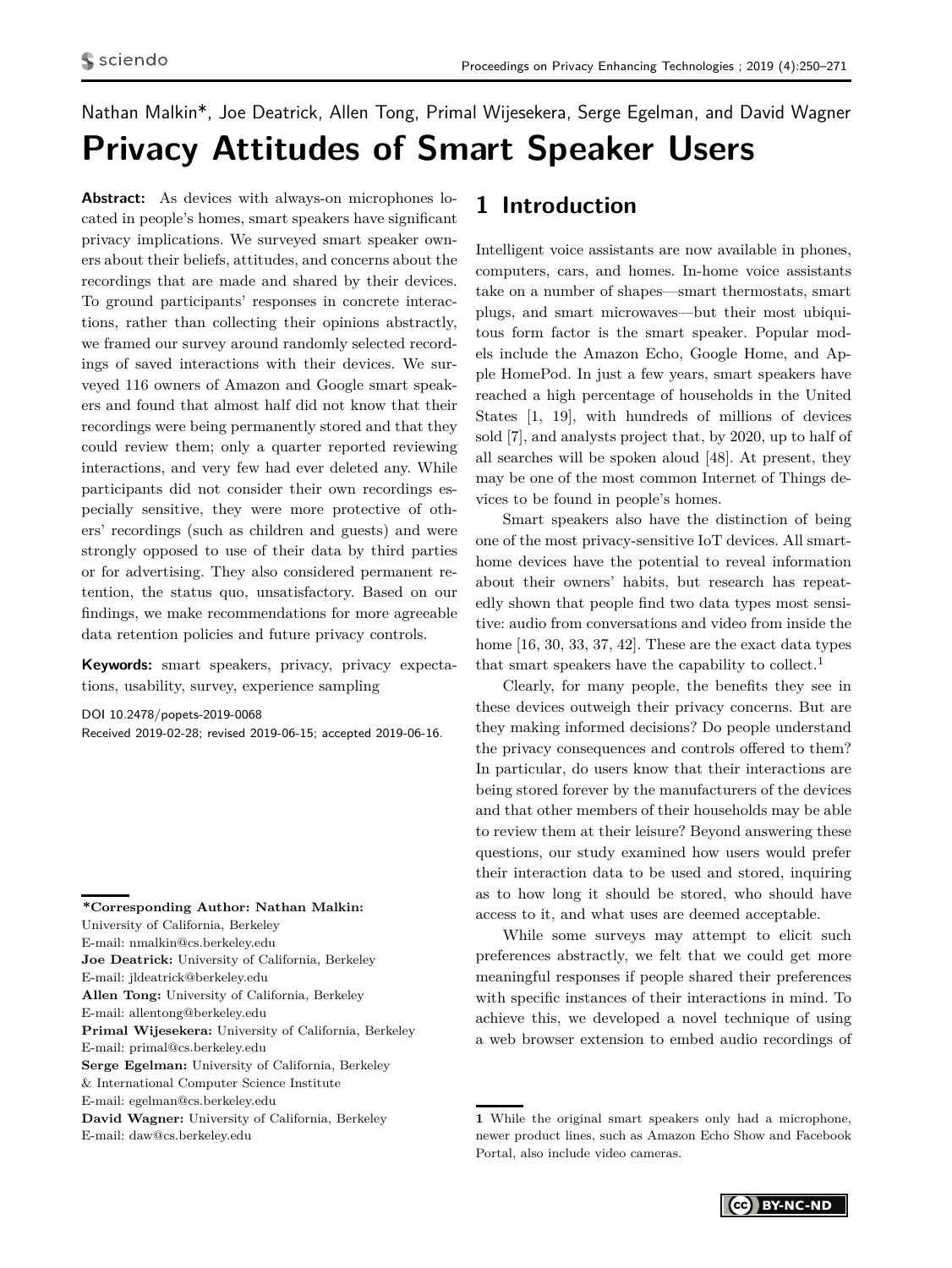participants' real interactions in a survey. This allowed us to probe users' data retention preferences based on recordings of them that were currently being stored by the manufacturers of their devices.

Our contributions include findings that:

- Almost half of participants did not know their interactions were being permanently stored
- Most did not know that they could review their past interactions
- On the whole, data currently stored with voice assistants is not considered sensitive
- Yet, many expressed dissatisfaction with the current retention policies: for over half of recordings, participants considered permanent storage unacceptable, despite that being the current default
- Many find the current practice of manufacturers' employees reviewing their interactions unacceptable
- Respondents appeared more uncomfortable with the storage of others' voices, such as their children
- Few reported making use of existing privacy features
- The majority embraced proposals for alternative privacy features, stating that they would adopt automatic deletion of their recordings

All in all, our results suggest that smart speaker owners are not fully informed about the behaviors and privacy features of their devices. Furthermore, while not many participants considered currently-stored data sensitive, there is a clear gap between people's preferences and the smart speakers' current retention defaults. Our study sheds light on these issues, and our hope is that these results will help guide smart speakers to be more respectful of users' privacy preferences.

# **2 Related Work**

As their popularity increases, Internet of Things devices present an increasing threat to the security of the Internet as a whole [\[17,](#page-16-4) [23,](#page-16-5) [44\]](#page-17-5) as well as to the privacy of individual end-users [\[4,](#page-16-6) [9,](#page-16-7) [14\]](#page-16-8). Yet, because these devices enter homes as "smarter" versions of already-existing appliances (e.g., TVs, light bulbs, and locks), users are often unaware of the risks they pose [\[32\]](#page-17-6).

Because of the mismatch between user perceptions and actual behavior, researchers have sought to document users' privacy expectations, in order to understand where gaps might lead to privacy failures and help device designers create systems better aligned with people's preferences. For example, Zeng et al. interviewed 15 smart home administrators about their security and privacy attitudes, finding gaps in threat models but limited concern [\[49\]](#page-17-7). Zheng et al. similarly conducted interviews with smart home owners, focusing on how they made privacy-related decisions [\[50\]](#page-17-8); they found a high level of trust in devices' manufacturers, with little verification behavior. Most members of the household in a smart home are passive users [\[34\]](#page-17-9), and Geeng & Roesner examined the tensions present in a multi-user environment [\[20\]](#page-16-9). Other researchers have focused on collecting more normative judgments, for example Naeini et al. [\[39\]](#page-17-10) and Apthorpe et al. [\[3\]](#page-16-10), who investigated which IoT data flows users find acceptable. Our study builds on this prior work by investigating users' mental models of smart speakers (what they believe happens with their data), as well as their preferences for how their information should be handled.

In addition to privacy expectations for IoT devices in general, researchers have studied privacy concerns specific to intelligent voice assistants [\[10,](#page-16-11) [27,](#page-16-12) [33\]](#page-17-2). Moorthy and Vu observed that people interact differently with assistants in public versus in private [\[37,](#page-17-3) [38\]](#page-17-11), and Cho found that the modality of the interaction affects users' perceptions of the assistant [\[11\]](#page-16-13), suggesting smart speakers' in-home setting as a unique environment.

Lau et al. conducted a diary study with 17 smart speaker users, and then interviewed them and a further 17 non-users [\[29\]](#page-17-12). They found that few users have privacy concerns or take advantage of existing controls, but that many have an incomplete understanding of the devices' risks. We build on this work by probing users' misunderstandings and preferences in greater depth, with a more specific focus on data retention and review. Furthermore, the larger scale of our survey compared to previous studies—over 100 participants—allows us to begin quantifying the beliefs present in the population.

In focusing on the retention of smart speaker users' recordings, our work also builds on research on longitudinal privacy management, which has shown a strong demand for the deletion of old data from users of social media [\[5,](#page-16-14) [35\]](#page-17-13) and other online web applications, such as cloud storage [\[25\]](#page-16-15). We hypothesize that a similar demand is present among smart speaker users.

# **3 Methods**

In designing our study, we were guided by a set of research questions about people's beliefs and attitudes about smart speaker privacy: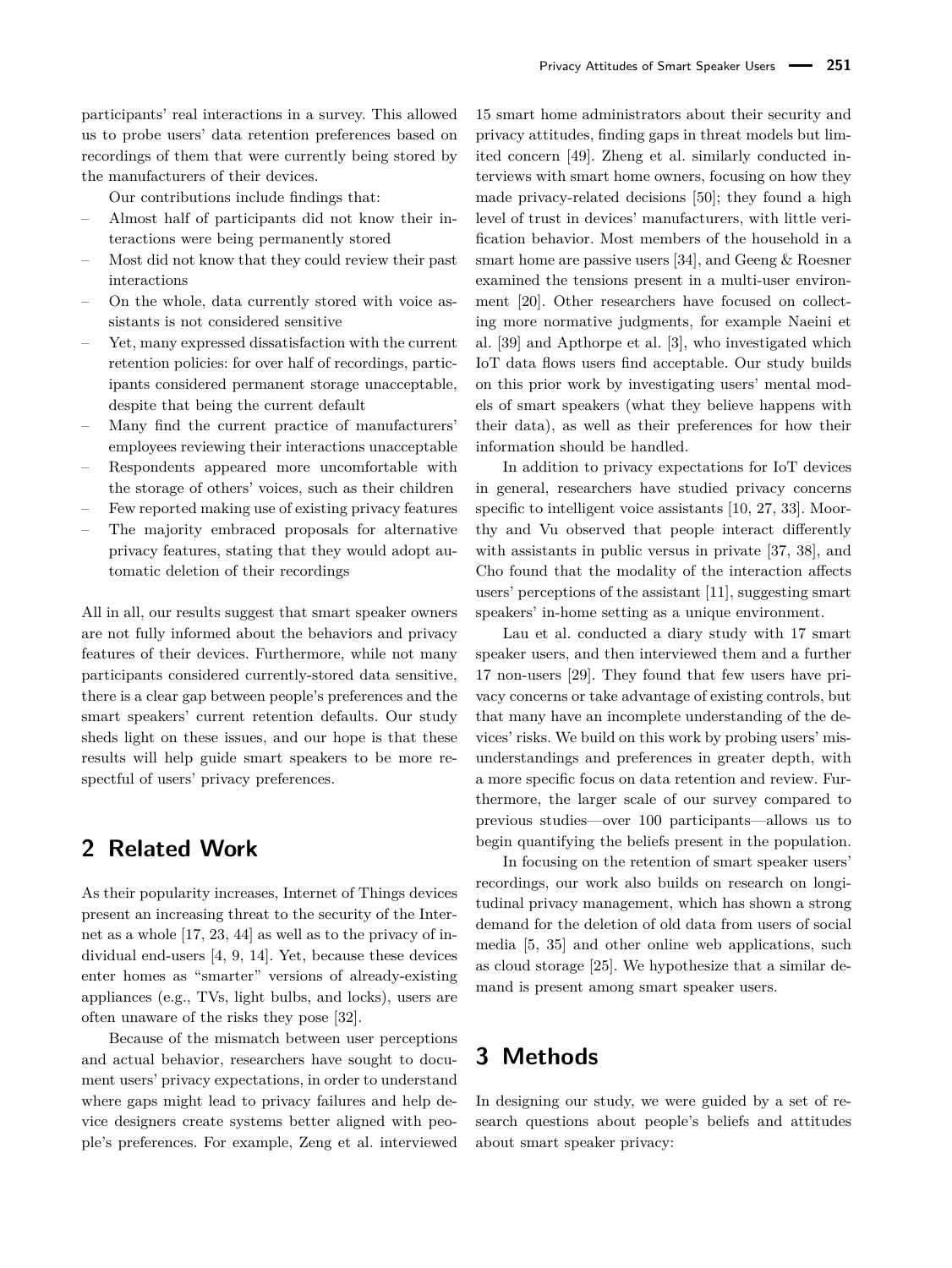- Do users understand that their recordings are being stored forever? Are they okay with this? If not, what might be a more agreeable retention policy?
- Are users aware that they can view their interaction history? Do they take advantage of this feature? If so, how do they use it?
- How do multi-user households use the history feature? Do owners review others' recordings? Do they realize their own interactions may be reviewable?
- What other privacy concerns do people have? Do they take any measures to address these?

While it is possible to answer these questions by surveying people's opinions abstractly, we wanted participants to answer our questions while thinking about concrete interactions they have had with their device. Inspired by the experience sampling methodology [\[28\]](#page-16-16), including recent studies in the usable security domain [\[43\]](#page-17-14), we chose to present participants with specific past interactions, then follow up with questions about them. To achieve this in a privacy-preserving manner, we built a browser extension to support and distribute the survey.

### <span id="page-2-0"></span>**3.1 The Browser Extension**

We needed to ask participants about several randomly selected interactions they had with their smart speaker. We also wanted the survey to be self-guided, remotely administered, and, most importantly, we wanted no direct access to the interactions ourselves. We chose to achieve this by building a browser extension, through which participants filled out our survey. (We limited our study to owners of Amazon and Google devices, as other smart speakers, such as Apple's HomePod, have a much smaller user base [\[1\]](#page-16-0).)

After participants provided their informed consent, our extension would make a background request to Amazon or Google's servers, retrieving a list of interactions the user had with their smart speaker.[2](#page-0-0) The interactions were held in the extension's memory, without being saved to disk or transmitted anywhere. At the point in the survey where it was needed, one of the interactions would be selected at random and shown to the participant.

Since present-day natural language processing is far from perfect, accidental recordings regularly occur, sometimes with drastic consequences [\[45\]](#page-17-15). Voice assistants are sometimes able to detect these, displaying "transcript not available" or "interaction not intended for Alexa." We used text comparison to screen out interactions the assistant already recognized as invalid, in order to only ask participants about those the voice assistant thought were real, since these are the ones likely to cause unexpected behavior. However, some participants still encountered recordings that did not contain speech or only contained the device's wake-word. Fortunately, respondents were able to derive interesting insights even from these recordings.

Since neither Amazon nor Google provide public APIs for accessing interaction history, we reverseengineered the HTTP requests and API calls made by the web-based interfaces for reviewing one's own interaction history. Since we were making requests from the user's browser, the requests automatically included the participants' cookies<sup>[3](#page-0-0)</sup> (so the extension never had access to users' emails, passwords, or authentication tokens), and the browsers visited the pages exactly as if the user was manually browsing the review interface on their own. Because participants accessed their own data, on their own machines, with their own authorization tokens, our study was in compliance with the devices' terms of service and relevant US laws (e.g., CFAA).

We developed our extension for the Chrome browser, as it is currently the most popular web browser, with over 70% of the market share as of December 2018 [\[46\]](#page-17-16). We made our source code (see Appendix [B\)](#page-18-0) publicly available and linked to it from the recruitment and extension installation pages.

The initial version of our extension sampled from a user's complete interaction history to achieve a uniformly random selection; however, a pilot revealed that this resulted in some participants waiting for almost ten minutes while their full history was retrieved. As a result, we cut off download attempts after 90 seconds and continued only with interactions that had been downloaded up to that point. This cut-off affected 25.9% of participants in our study. While this created a slight bias in our data towards newer interactions, our extension was still able to sample from a pool of thousands of interactions for each such participant (median 4,318, minimum 2,338), going back as far as 22 months.

**<sup>2</sup>** "Interactions," as we refer to them, consist of two components: the URL of the audio recording on Amazon's or Google's servers and the transcription of the query, as understood by the voice assistant.

**<sup>3</sup>** Participants who were logged out were asked to open a new tab and log in before proceeding.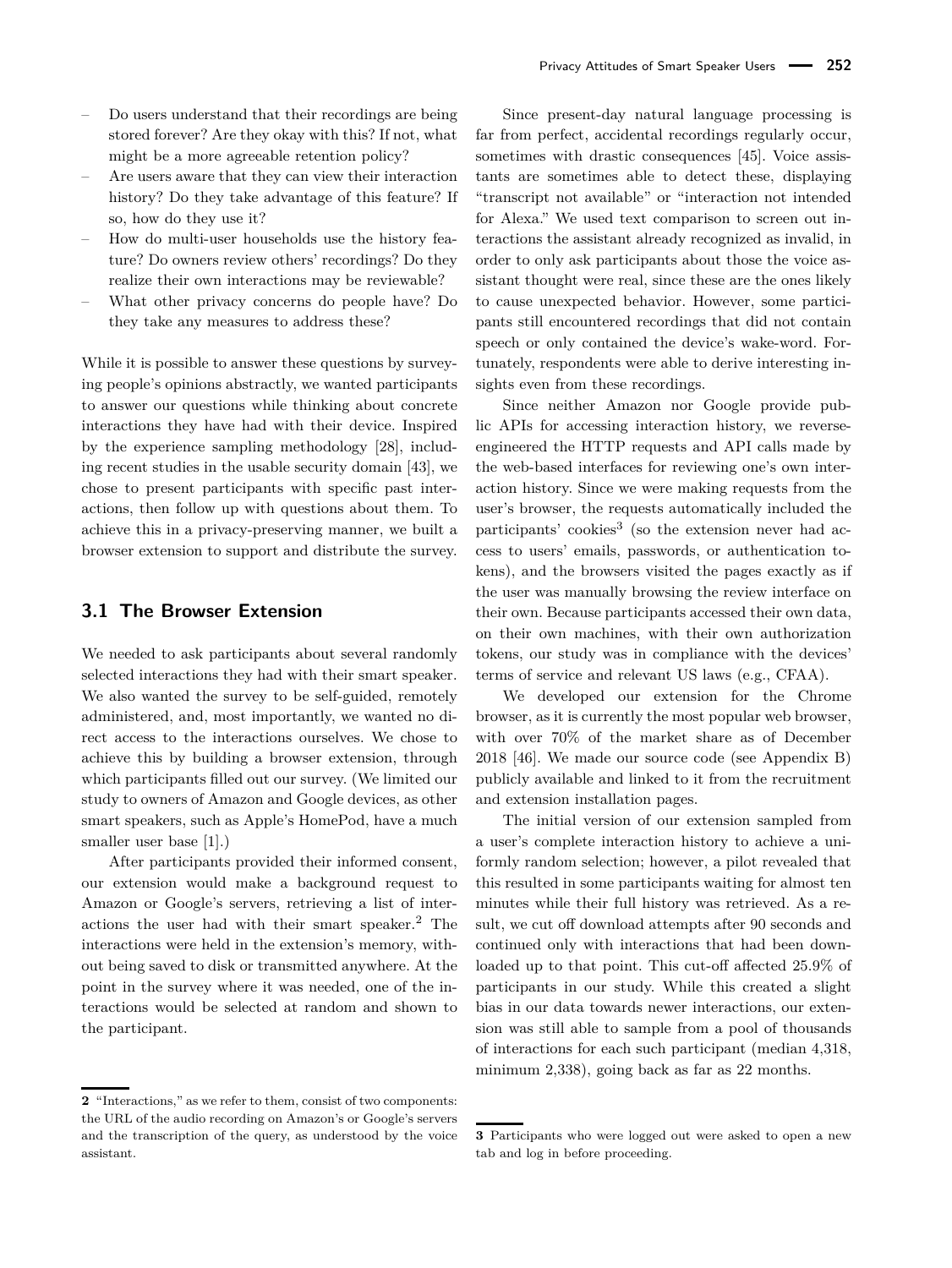### **3.2 Survey Flow**

Our survey consisted of several subsections (the complete survey is in Appendix [C\)](#page-18-1). Once we obtained consent and confirmed eligibility, we began the survey by probing our participants' familiarity with their device's review interface. Were they aware that the voice assistant was storing their interactions? Did they know that they were able to view and delete them? Had they ever done so? What were their reasons for doing so?

We next asked about situations where multiple people had interacted with the smart speaker. For those who previously reviewed interactions, did they encounter others' search history? Was this something they had discussed? How would they feel about others reviewing their own interactions?

At this point, we presented participants with a randomly selected interaction. We first asked general questions about the recording. Who was in it? Was the recording accidental? What were they asking their voice assistant (if they were comfortable sharing)? We then asked participants how acceptable it would be for their interactions to be used, under different circumstances, for these uses: quality control, developing new features, advertising, and others. We also asked participants to rate the acceptability of several different data retention policies. The extension then selected another interaction at random, and the questions repeated, for a total of five recordings.

Afterwards, we asked participants how long they thought the voice assistants should store their data, as well as whether they would use hypothetical privacy controls. Finally, we asked participants whether they had previously had any privacy concerns about their smart speakers and whether they had taken (or now planned to take) any actions to protect their privacy. (We avoided any direct mentions of privacy until the end of the survey.) We ended by collecting basic demographics: participants' ages and genders.

The survey consisted of a mix of multiple-choice questions, 5-point Likert acceptability scales ("completely unacceptable" to "completely acceptable"), and open-ended response questions. Open-ended responses were analyzed using standard practices for grounded theory coding: two researchers independently identified themes before collaborating on a master codebook; each independently coded every response, and the two then met to agree on the final codes. We computed inter-rater

reliability using the metric by Kupper and Hafner<sup>[4](#page-0-0)</sup>  $[26]$ ; the mean score was 0.795, and individual scores are listed throughout the text.

# **3.3 Recruitment**

We recruited participants from Amazon Mechanical Turk, screening subjects to ensure that they were located in the United States and had a 99% task approval rate. Additionally, we required participants to have owned their smart speakers for at least one month and to have interacted with them a minimum of 30 times. Finally, since our survey was only accessible through the browser extension, the study advertisement stated, as an eligibility requirement: "You use (or are willing to install) the Google Chrome browser."

The recruitment posting included the complete eligibility requirements, a description of the tasks to be performed, links to the extension and its source code, and the study's consent form. The task advertisement did not mention or even allude to privacy; it invited participants to "a study about smart speakers" that asked "questions about a few specific interactions you've had with your Alexa/Google device."

The survey took 10–20 minutes for those who completed it in a single sitting. Participants were compensated \$5.00 for their participation. All procedures in our study, as well as the recruitment posting and consent form, were reviewed and approved by our Institutional Review Board.

# **4 Limitations**

Our methods introduce biases which may have had some effect on our final results. Since we recruited participants from Mechanical Turk, our participant pool may be younger and more technologically literate than the average person. However, early adopters of smart devices also skew younger and more tech-savvy.

By surveying current owners of smart speakers, we avoid learning about the privacy concerns of people who refrain from using smart speakers due to such concerns. (Work such as Lau et al. [\[29\]](#page-17-12) help fill this gap.)

**<sup>4</sup>** Commonly used measures of inter-rater agreement, such as Cohen's *κ*, assume assignment of labels to *mutually-exclusive* categories, whereas we allowed multiple labels per response.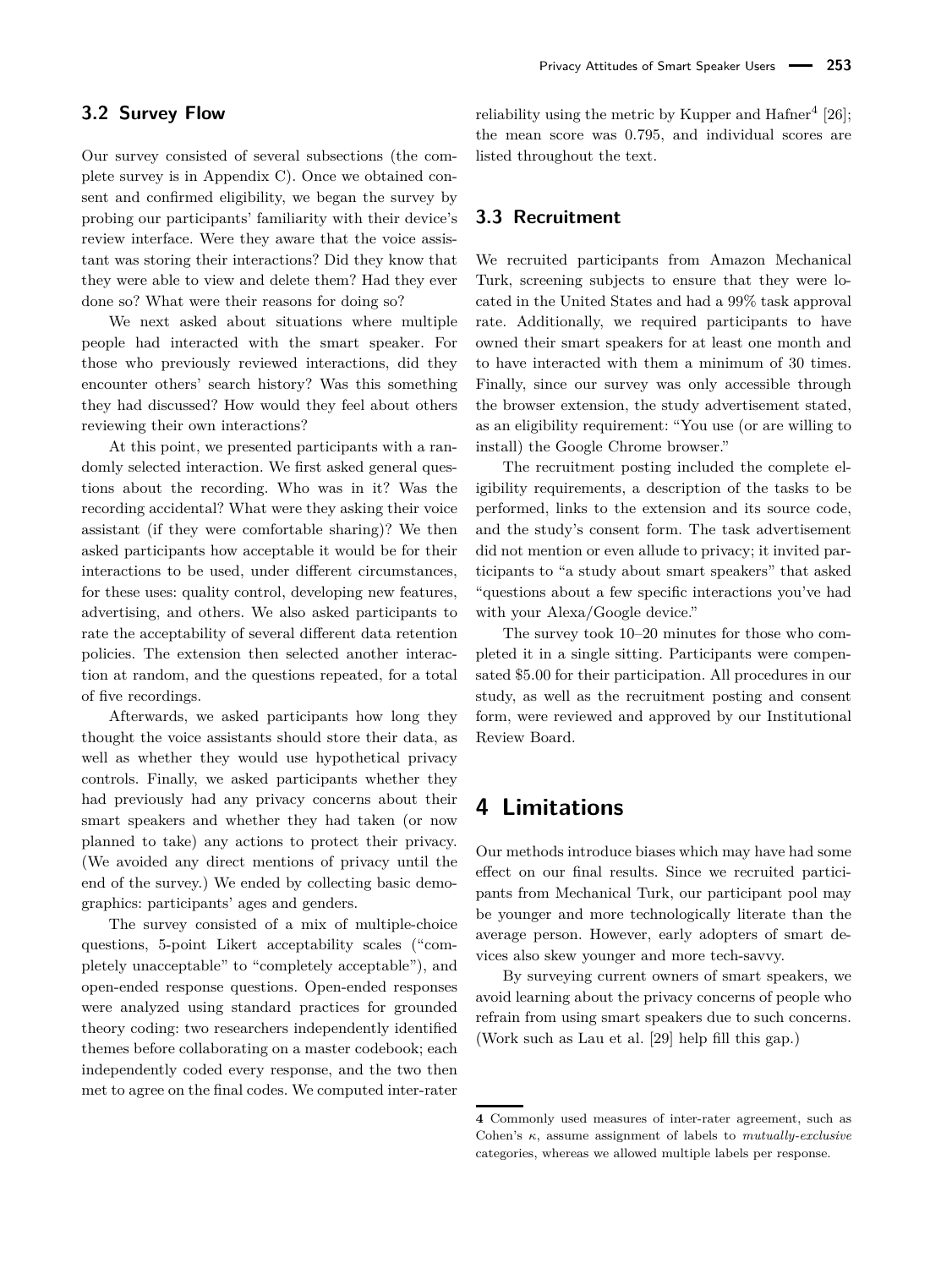We surveyed only the devices' primary users—those who could control the device. Future work should consider the needs and concerns of household members who lack administrative privileges to the device. (For initial exploration of this topic, see Geeng and Roesner [\[20\]](#page-16-9).)

By asking participants to download and install a browser extension, we may have turned away those who were more privacy-sensitive and therefore less willing to install third-party software. (As one person who *did* participate in the study wrote, it's a *"bigger leap of trust to install this extension than to worry about Google spying on me for no reason."*)

Due to these factors, and our overall sample size, we do not claim that our sample is fully representative of smart speaker users and their concerns. Nonetheless, we hypothesize that our results illuminate trends present in the larger population and that our unique methodology provides insights that may not have been discovered using more traditional surveys.

# **5 Summary Data**

We conducted our study during February 2019. We piloted our study with 13 subjects, then ran the main study with 103 participants, for a total of 116 respondents to our survey.[5](#page-0-0)

Based on the pilot, we made changes to the exten-sion (see Section [3.1\)](#page-2-0) and added two new questions.<sup>[6](#page-0-0)</sup> We made no other changes to the survey, the two studies were conducted back-to-back, and the recruitment procedures were identical; as a result, the main study and pilot were substantially similar, so we report the results as one combined dataset.

Our sample was approximately gender-balanced, with 44.0% self-identifying as female, and the median reported age was 34. Households of 2 or more accounted for 83.6% of all participants, with a median household size of 3 (Figure [1\)](#page-4-0).

<span id="page-4-0"></span>

**Fig. 1.** Household size among participants.

#### **Device Distribution**

Approximately two thirds of our participants (69.0%) owned a smart speaker with Amazon Alexa (such as the Echo, Echo Dot, etc.), while the remaining 31% owned a Google Home or one of its variants.<sup>[7](#page-0-0)</sup> These proportions are consistent with consumer surveys, which have found that Amazon holds 70% of the smart speaker market share [\[1\]](#page-16-0). There were no significant differences between owners of Alexa and Google devices in their gender (Fisher's exact test,  $p = 0.158$  $p = 0.158$ ), age (independent samples t-test,  $p = 0.61$ , or the number of interactions they had with their smart speakers (t-test,  $p = 0.277$ ). There were also no statistical differences between the two populations on other questions we tested (see Section [6.4.1\)](#page-9-0). We therefore report results from the combined population in the remainder of this paper.

#### **Device Age and Total Number of Interactions**

Both the mean and the median of the self-reported device age was 14 months. We verified this using the timestamp of the oldest recording obtained from the participant and found that these were largely consistent with the self-reported ages: the median deviation was less than a month (21 days), despite the bias introduced by not downloading the oldest interactions for some participants (see Section [3.1\)](#page-2-0).

**<sup>5</sup>** Our sample size was motivated by the exploratory nature of the study. Since our hypotheses were not associated with a specific "effect," we did not perform a power analysis.

**<sup>6</sup>** The questions added after the pilot were the two in Section [6.6](#page-12-0) that start with "Suppose the assistant*. . .*" We saw during the pilot that participants were interested in automatic deletion, and so wanted to further tease apart some of the factors they brought up.

**<sup>7</sup>** Respondents who had both Amazon and Google devices were asked to "select the one you use the most," thus the two samples were independent.

**<sup>8</sup>** Fisher's exact test was used in favor of the chi-squared test because it is more accurate for smaller sample sizes like ours.

**<sup>9</sup>** When the t-test was used, for age and number of responses, we verified that the data was normally distributed using Q-Q plots, which are included in Appendix [A.](#page-17-17)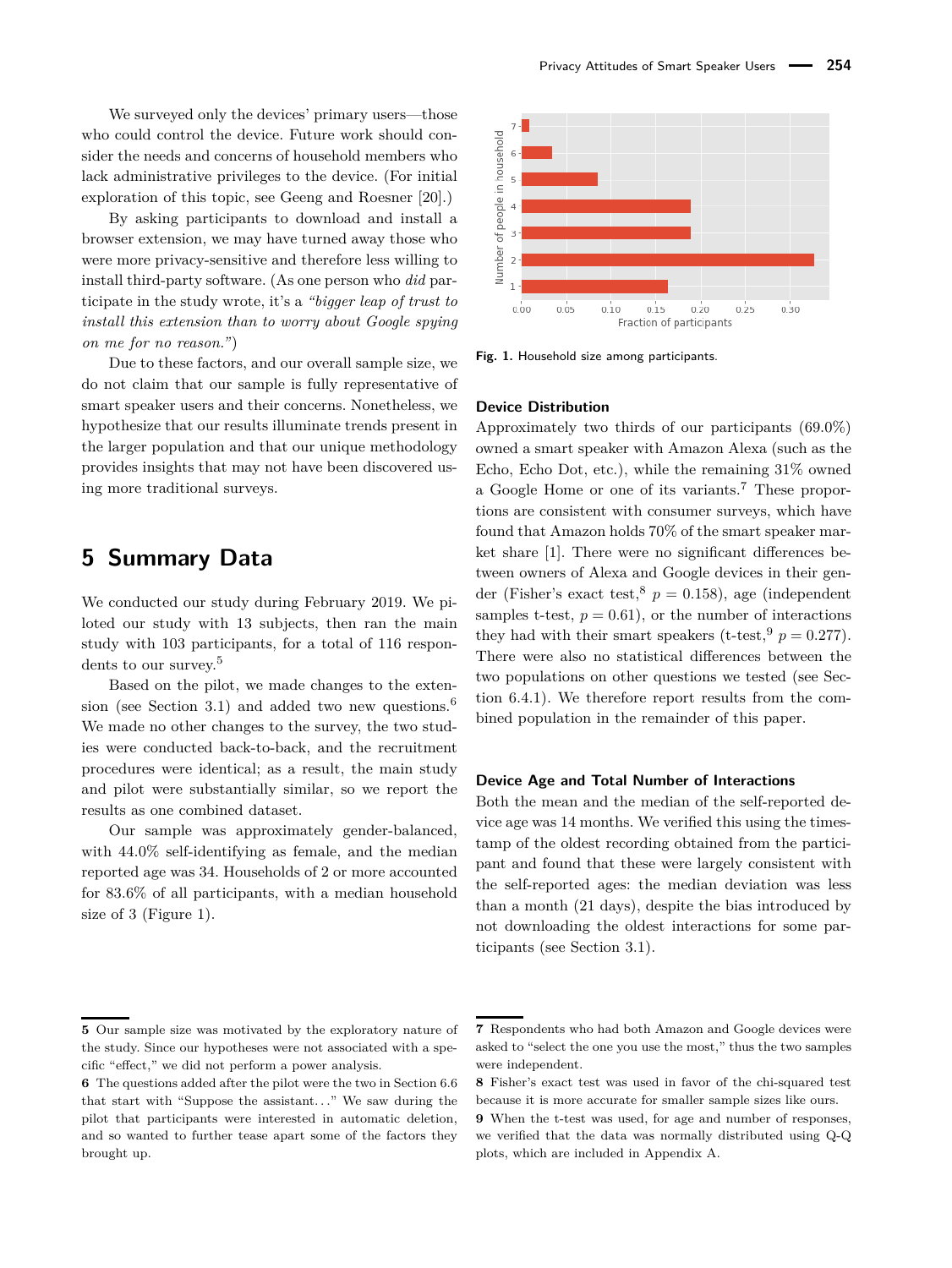<span id="page-5-0"></span>

**Fig. 2.** Number of interactions obtained per participant.

<span id="page-5-1"></span>

| This is a recording of me.                                                     | 53.5% |
|--------------------------------------------------------------------------------|-------|
| This is a recording of someone else in my household.                           | 32.4% |
| This is a recording of a guest.                                                | 4.3%  |
| This is a recording of noise/gibberish.                                        | 2.9%  |
| This is a recording of the TV, music, or other pre-                            | 1.7%  |
| recorded audio.                                                                |       |
| This is a legitimate recording or transcript, but I'm not<br>sure who said it. | 1.6%  |
| Other                                                                          |       |

**Table 1. Who is (primarily) speaking in this recording?**

The median number of interactions obtained from each participant was 1,850, with a standard deviation of 2,076 (Figure [2\)](#page-5-0).

### **5.1 Typical User Interactions**

To characterize the interactions our participants were reflecting on, we asked them several questions about the recordings they heard. (For more in-depth exploration of typical usage, see Bentley et al. [\[6\]](#page-16-18)) We first asked who was in the recording (Table [1\)](#page-5-1). Over half of interactions were initiated by the respondent, with just under a third coming from other members of the household, including at least 6.75% that were attributed to children.

We next asked respondents to characterize the recording  $(IRR = 0.863)$ . (Subjects could skip this question if they were uncomfortable.) Other than recordings that only contained the wake-word (14.9%), the most common interaction was audio requests (14.0%), where the user wanted to hear a band, genre, podcast, or radio station. Another 10.7% were commands that controlled media, such as changing the volume or rewinding. Users also frequently instructed their voice assistants to control their smart homes (6.57%), tell them the news or weather  $(4.80\%)$ , or set a timer  $(4.62\%)$ .

#### **5.1.1 Accidental Recordings**

Voice assistants are only supposed to process interactions after they hear their wake-word, but since this detection is imperfect, accidental recordings may occur. This is one of the major privacy concerns with smart speakers (a fact corroborated by our study, see Section [6.3\)](#page-7-0), and media reports have shed light on incidents where such events had major unintended consequences, such as audio recordings of entire conversations being emailed to random contacts [\[45\]](#page-17-15). To better understand this threat, we wanted to know how frequently accidental recordings occur.

Participants reported that 1.72% and 2.93% of all recordings were television/radio/music or just noise, respectively. For all other recordings, we asked: **Did you (or the person speaking) address the assistant, or was the audio recorded by accident?** Respondents said that the speaker was not addressing the device 6.33% of the time. Thus, over 10% of the recordings in our study were unintentional. One participant provided an example of how this may happen: *"I have a friend also named Alexa who comes over, and Amazon Echo thinks we are giving it commands"* (P22).

# **6 Results**

In this section, we present the results of our survey.

### **6.1 User Perceptions of Retention**

Prior research suggests that users lack a clear mental model of how voice assistants work [\[10,](#page-16-11) [29,](#page-17-12) [50\]](#page-17-8). For example, many may be confused about whether processing happens on-device or in the cloud [\[32\]](#page-17-6).

We hypothesized that many people are similarly unsure about what happens to their audio after the assistant answers their query. To test this hypothesis, our survey inquired: **after you ask the assistant a question or say a command, what do you believe happens to the audio of your interaction?** Almost half of respondents, 48.3%, correctly answered that recordings are kept indefinitely by the companies. However, almost as many people incorrectly believed that their audio is only saved temporarily (41.4%) or not at all (4.3%); 6.0% of participants were unsure.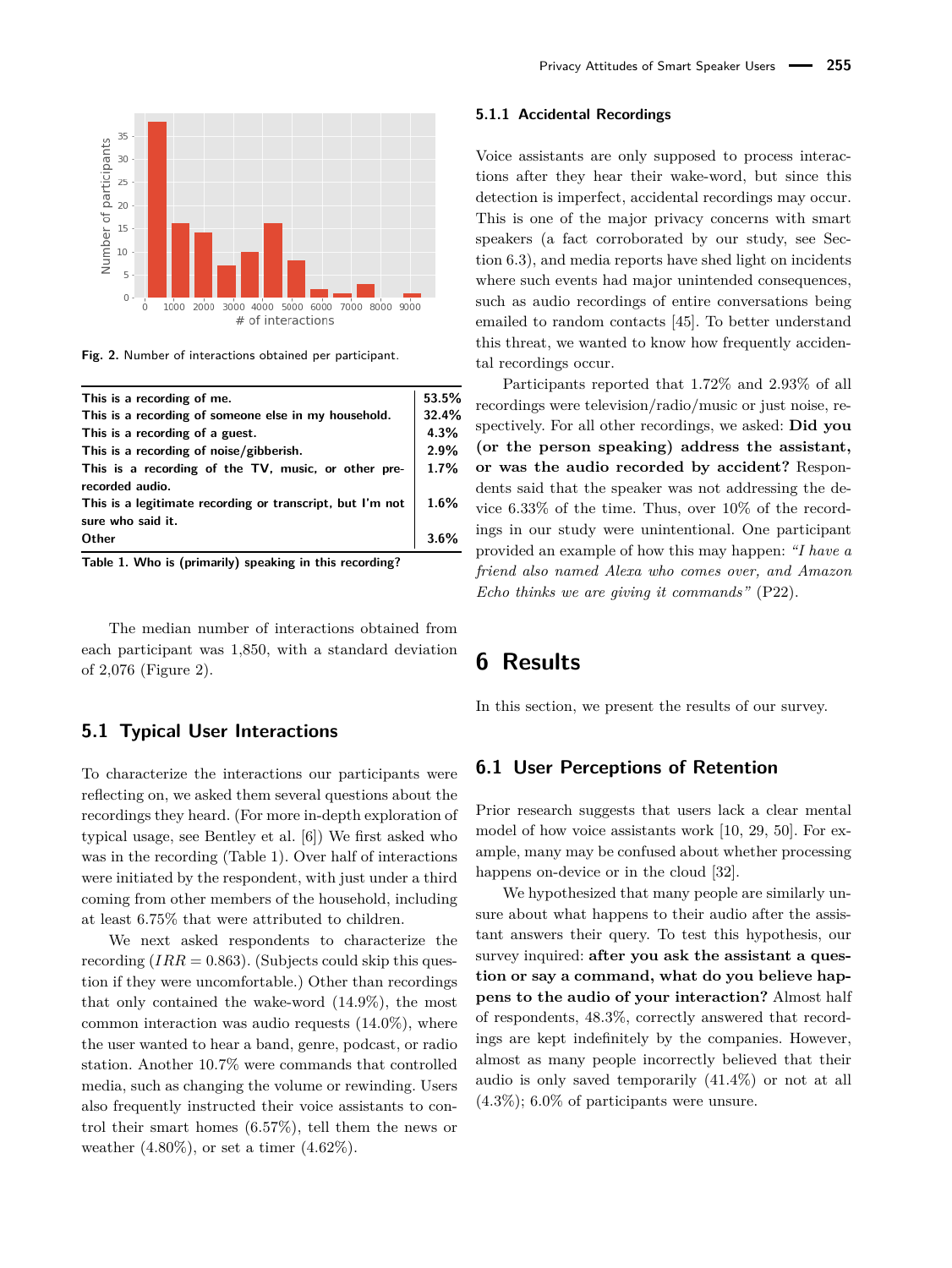### <span id="page-6-1"></span>**6.2 Current Data Retention Policies**

Participants shared a range of opinions about the voice assistants' current retention policies. In open-ended responses to various questions in our survey, a number of users expressed unhappiness about the fact that the companies kept the recordings. *"I don't really want any of my recordings stored on Amazon's servers,"* stated one participant (P88). Another wrote, *"I had no idea that the recordings were stored and would prefer that they be deleted. I was kind of shocked to hear my son's voice in the recording"* (P80).

Some were more accepting of the data retention because they saw its benefits and found them worthwhile: *"I think they use the recordings [to] create a voice profile so Alexa gets better at understanding what I say. So [I] will keep all recordings"* (P3). Others seemed to view the device as requiring certain privacy trade-offs and were accepting of these: *"I think [having recordings stored] may help with the technology and we all have to do our part to advance it"* (P111).

To gain more quantitative insights into users' preferences for data retention, we asked participants about each of their past interactions, **how would you feel if this audio recording were stored for the following periods of time?** Participants answered on a 5-point Likert scale from "completely unacceptable" to "completely acceptable" (Figure [3\)](#page-7-1).

Participants were much more comfortable with shorter retention periods than longer ones. For 90.8% of recordings they were presented with, participants stated that it would be acceptable for the companies to keep them for one week; that number was only 57.7% for a retention period of one year. Participants were most unhappy with recordings being stored forever; they rated this completely or somewhat unacceptable for 47.4% of recordings.

Consistent with these findings, when we asked **given the option, would you delete this specific recording from**  $\langle Company \rangle$ <sup>'s</sup><sup>[10](#page-0-0)</sup> **servers?** 44.8% of participants said they would delete at least one recording (Figure [4\)](#page-7-2). However, not all recordings were judged to be a privacy risk, so only 25.7% of the interactions shown were marked for deletion.

We also asked respondents how they arrived at this decision. Given that most people chose not to delete their interactions, ambivalence was common: *"It wasn't*

<span id="page-6-0"></span>

| <b>Deletion reason</b>            | % respondents | % recordings |
|-----------------------------------|---------------|--------------|
| No need/reason to keep it $^{11}$ | 34.6%         | 23.9%        |
| Don't want anything stored        | 25.0%         | 35.2%        |
| Not intended for assistant        | 15.3%         | 6.3%         |
| <b>Kids</b>                       | 13.5%         | 8.5%         |
| Not useful to company             | 9.61%         | 7.74%        |
| Guests                            | 7.68%         | 4.23%        |

**Table 2.** Common deletion reasons, as percentage of respondents who deleted at least one recording (column 1) and percentage of responses marked for deletion (column 2); *IRR* = 0*.*704.

*anything important [so] I don't care if it's saved or not"* (P84). Other people explicitly considered their interactions from a privacy perspective—and found the value to be low: *"It contains nothing that is a threat to my privacy or identity so I am not especially worried about how it is used"* (P112). Or, more plainly, *"There was nothing that needed to be hid[den] from anyone"* (P99).

Others felt that they needed to keep sharing their information with Amazon or Google to keep the device performing well: *"I noticed that the Dots'/Alexa's performance seems to suffer when I delete basic recordings"* (P18). Some used this specifically as the reason for keeping the recordings—*"if it helps Google get better then no reason to delete it"* (P86)—and would delete recordings that did not fit this use case: *"Because if the information is being used to improve my experience, this is not helpful for that"* (P33).

Participants expressed a variety of other reasons why they *would* want their recordings deleted (Table [2\)](#page-6-0). Some felt that *"there is no reason to keep the recording"* because *"it has no value to me"* (P78), while others wanted to protect certain data or information: *"I don't want it storing my Spotify information"* (P5). Accidental recordings were also a frequent deletion candidate: *"This was not even supposed to be heard by Alexa"* (P46). Not all respondents needed a specific reason for deleting an interaction; some simply felt uneasy about their data being stored for extended periods of time: *"I simply do not want this recording out there. It has been a while since I have used this functionality so it has been out there for a long time"* (P110).

Some participants decided whether they would delete a recording based on its perceived sensitivity. For example, P18 chose to keep a recording because *"it is just a basic request and conveys no personal information or interest (other than my voice pattern I sup-*

**<sup>10</sup>** References to *<Company>*, *<Device>*, or *<Assistant>* were automatically populated based on the participant's device.

**<sup>11</sup>** For example, *"there was no information worth keeping"* (P64), *"it doesn't need to be saved"* (P74).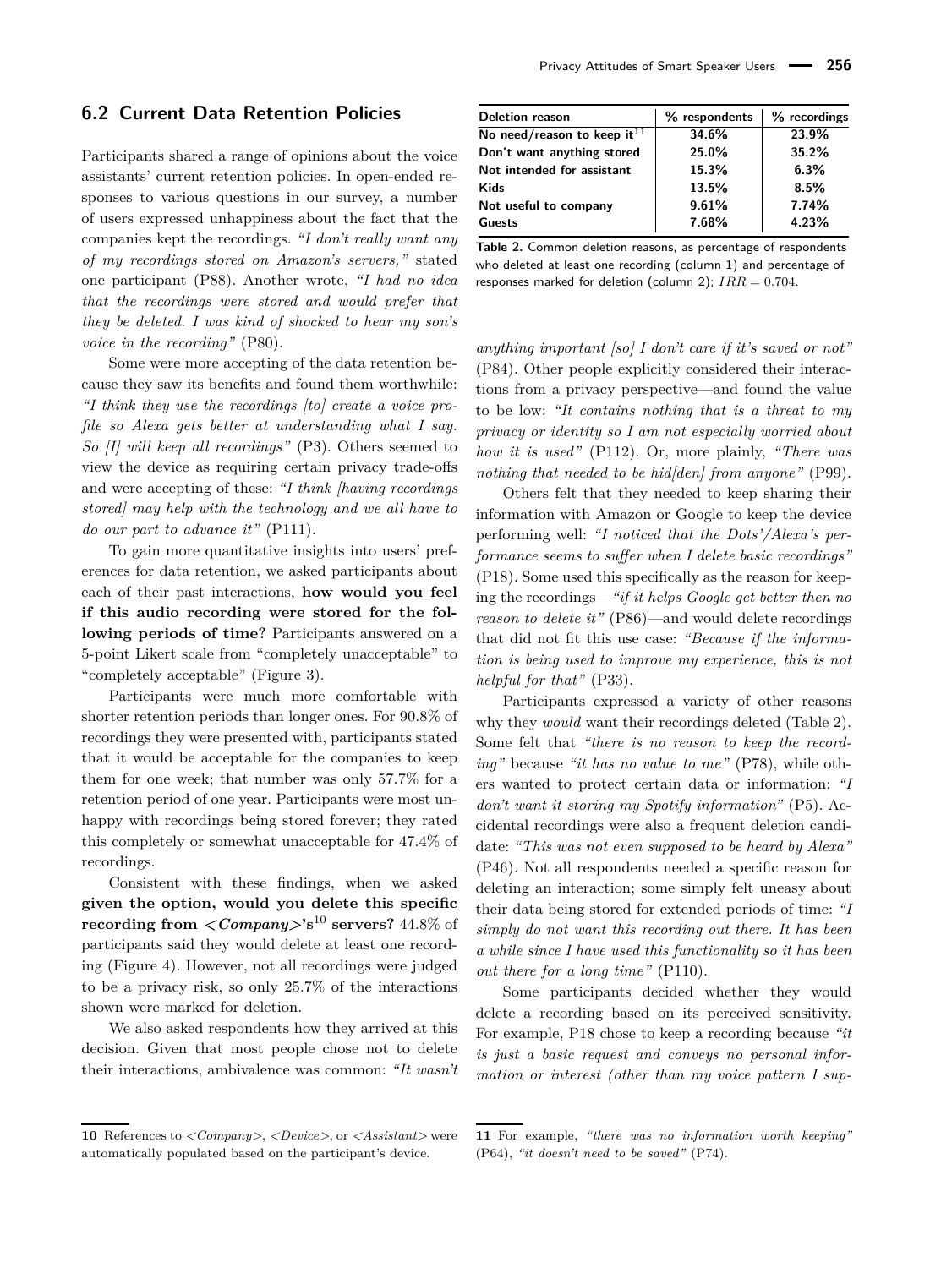<span id="page-7-1"></span>

**Fig. 3. How would you feel if this audio recording were stored for the following periods of time?**

<span id="page-7-2"></span>

**Fig. 4.** Fraction of recordings each participant wanted to delete.

*pose). So I would [not] feel the need to, and the system seems to work better when it has more recordings to help it learn/recognize my vocal patterns."* However, they stated that they would delete another interaction *"since this is info about my interests and preferences,"* acknowledging, though, that *"this type of info about me is already available in many different ways."*

In general, however, such heterogeneity appeared relatively rarely among our participants, and most adopted an all-or-nothing approach (Figure [4\)](#page-7-2). A slight majority—55.2%—did not want to delete any of the recordings they were presented with. A sizable minority—13.8%—wanted all of their recordings deleted, regardless of their content. One participant summarized the attitude of those who fell into the latter camp: *"though this particular recording doesn't include any private information, I would like them to delete all of my recordings soon after they make them"* (P43).

### <span id="page-7-0"></span>**6.3 Current Privacy Concerns**

Our participants' reasons for deleting their recordings also shed light on what people consider sensitive. This can be gathered, for example, from the 5.8% of respon-

dents who wanted to delete recordings because they considered them private. In some cases, participants simply stated, *"This was a private conversation"* (P79), while in others they specified more about why they considered it off limits: *"no need to know what someone in my house like of music"* (P46).

An equal number of respondents (5.8%) expressed concern that information in the recording might help the voice assistant company build up a detailed profile of them, which they considered undesirable: *"I simply do not like to expose my preferences to things and have them analyzed. I would fear that such recordings could come up as Ads and create more unnecessary clutter in my internet experience"* (P16).

Stronger and more common than either of these themes was another privacy concern: children. Of those who chose to delete a recording, 13.5% mentioned that a child's voice was captured as their reason for doing so. Though the contents may be similarly innocuous to what an adult could have asked, the fact that the speaker was a child put the recording in a different category for some: *"I guess I feel differently about this one because it's a recording of my child's voice"* (P38). At least one respondent was distressed to realize that their child's voice was being stored in the cloud: *"I am having a reaction to having my granddaughter's voice stored somewhere"* (P67). Participants were likewise protective of recordings that included guests, with 7.69% choosing to delete a recording for this reason: *"It's a very common command that smart speaker users issue but since it was of a guest, then I may eventually delete it"* (P28).

To dig more into people's privacy concerns, we asked all our participants: **In the past, have you had any privacy concerns about your device?** Most participants (71.7%) said they had had no concerns about their smart speaker. As with many privacy-focused surveys, a common refrain was *"I am not a person that really ever has privacy concerns. I have nothing to hide and nothing worth stealing"* (P31).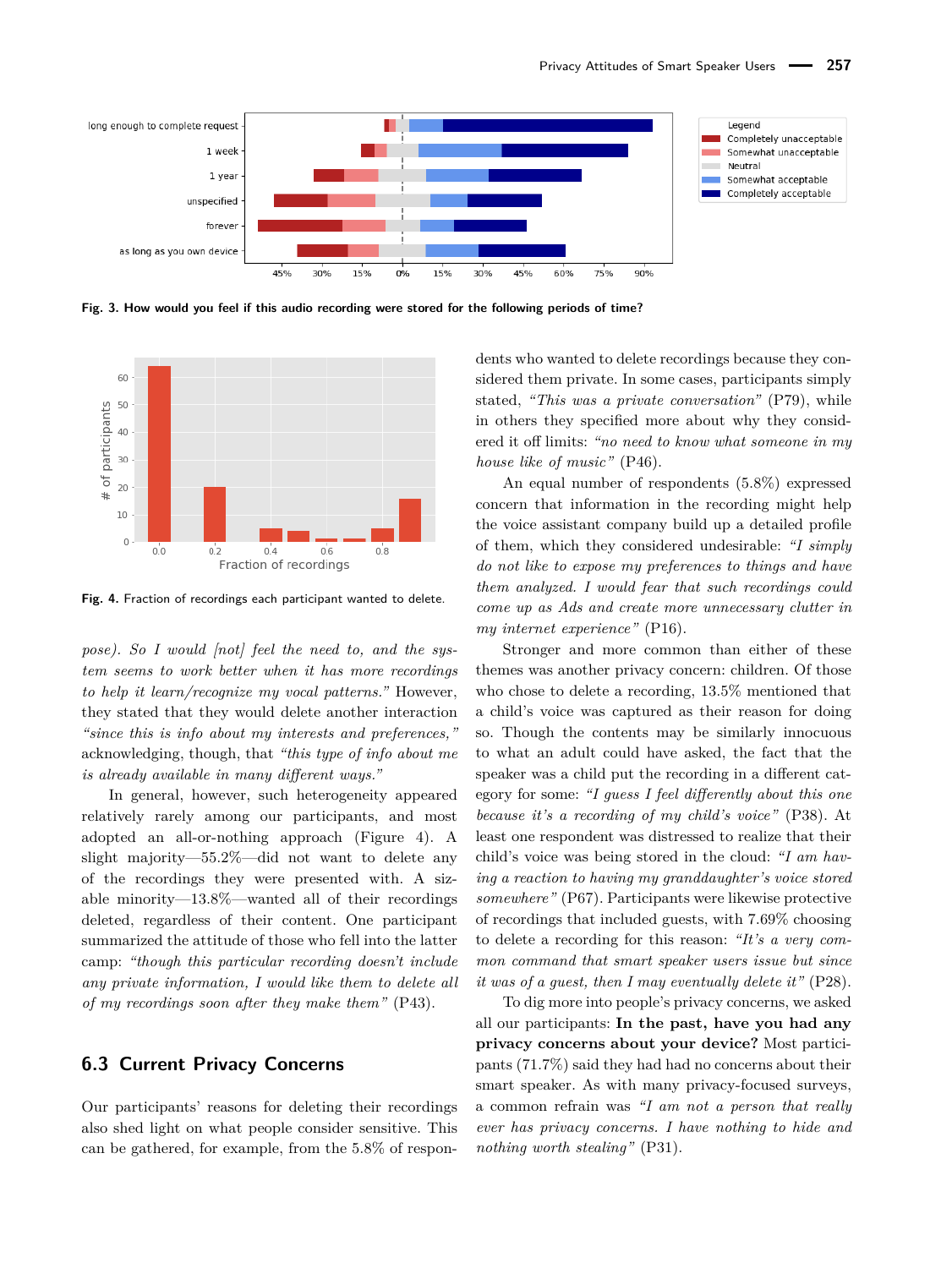Among the 28.3% of participants who said they had experienced privacy concerns, these were frequently caused by accidental activations: *"There were times when the speaker would activate without me saying the wake word. This was a bit odd and it did leave me a bit uneasy"* (P28).

Another common source of unease was the idea that the device might always be listening: *"just the ambient listening about what we talk about scares me. I wonder what data the device is collecting and what they plan to do with it"* (P89). One respondent implicated the government: *"I did wonder if it was just constantly listening and recording everything into an unknown database for government agencies. Probably does"* (P39).

While a number of participants expressed their trust in Amazon and Google—*"I trust Google a fair amount and have filled my home with these Google devices"* (P96)—others feared that the corporations' profit motives makes them poor stewards of privacy: *"I am not convinced that either Google or Amazon are committed to privacy if surveillance has a profitable upside"* (P90). More concretely, two participants expressed concern that recordings of them may have been used for personalized advertising: *"There are some occasions where we will be talking about things without using Alexa and they will come up in Amazon recommendations or ads shortly after"* (P33). Finally, one participant wrote that what the companies actually do with the recordings remains opaque to them: *"While I guessed no one at Amazon listened live, I still don't know if anyone reviews them or how that data is secured"* (P43).

#### **6.3.1 Feelings About Different Sharing Scenarios**

Our results so far have shown that the majority of participants are not particularly concerned about the privacy of their prior interactions with their smart speakers. However, this does not mean that people are apathetic about their privacy or that any usage of their existing data would be considered appropriate. Instead, people's acceptance of the status quo is tied closely to what is happening (or what they believe is happening) with their data [\[31\]](#page-17-18). This is revealed by the answers to questions where we posed some alternate scenarios and use cases about how data from the voice assistants might be used.

#### **6.3.1.1 Who Performs Quality Control?**

A commonly stated reason for why voice assistant companies retain people's recordings is that they need them to ensure quality and train better models. As seen above, users are aware of this use case and often support it, since they would like their assistant to work better. But how is this done and who gets to see the data in the process?

According to recent reporting, workers employed by Amazon are "tasked with transcribing users' commands, comparing the recordings to Alexa's automated transcript, say, or annotating the interaction between user and machine" [\[13\]](#page-16-19). However, privacy policies do not clearly state that other humans may be reviewing users' recordings, and, when we ran our survey, this fact remained secret from the public. Furthermore, prior research has shown that a large fraction of users believe that humans will *not* have access to voice recordings from their IoT devices [\[32\]](#page-17-6).

To gauge the acceptability of these practices, we asked our participants: **How acceptable would it be for this audio recording to be processed and analyzed by:**

- **A computer program performing quality control for** *<Company>***?**
- **A human, working for** *<Company>***, performing quality control?**

While most respondents (72.8%) found processing by a computer to be acceptable, there were twice as many recordings (31.3% versus 15.3%) where respondents considered it unacceptable for a human to review them (Figure [5\)](#page-9-1). Fisher's exact test (computed using a binary coding<sup>[12](#page-0-0)</sup> of each participant's average acceptability score) showed that this difference is statistically significant ( $p = 0.00960$ ).

#### **6.3.1.2 Other Use Cases**

Improving the assistant's functionality is just one possible use for the interaction data. To gauge users' reactions to other potential use cases, we asked them: **How would you feel if** *<Company>* **used this audio recording for. . .**

**<sup>12</sup>** For binary coding of Likert scales, we split participants into those who found the usage "somewhat" or "completely unacceptable" (coded as 1) and everyone else (all other answer choices coded as 0).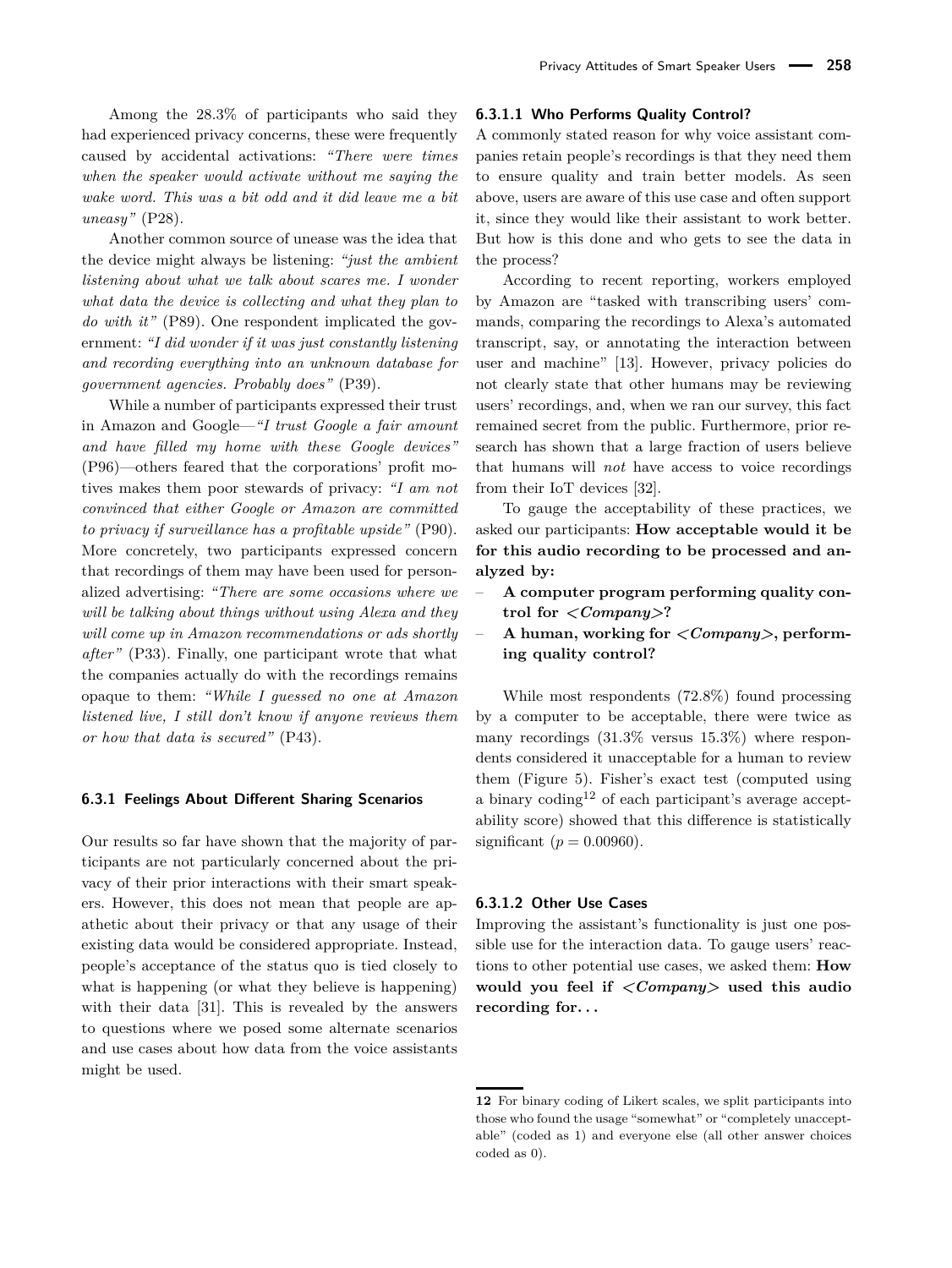<span id="page-9-1"></span>

Fig. 5. How acceptable would it be for this audio recording to be processed by a computer vs a human?

- Improving the assistant's performance, func**tions, or services**[13](#page-0-0)
- **Providing you with additional functionality powered by** *<Company>*
- **Providing you with promotional offers from** *<Company>*
- **Providing you with additional functionality powered by other companies**
- **Providing you with promotional offers from other companies**

The results (Figure [6\)](#page-10-0) showed that there were significant differences between how people viewed each of the scenarios (Cochran's Q, *p <* 0*.*01). While improving performance and developing new features was usually deemed acceptable (74.0% and 66.1% of recordings, respectively), using the audio for promotional offers (i.e., advertising) was considered unacceptable for nearly half of recordings (48.7%), especially if the ads were from third-party companies rather than the manufacturer (64.6%). Approximately half also negatively viewed the possibility that their recordings may be used to power functionality offered by third-parties (49.7%).

To see if people have different preferences for the usage of transcripts of their interactions, compared with the audio recordings, we also asked: **How would you feel if** *<Company>* **used only the transcript (not the recording) of this interaction for***. . .* the same purposes as in the previous question. The results (cf. Figures [6](#page-10-0) and [7\)](#page-10-1) were largely identical.

### **6.4 Existing Privacy Controls**

Existing Alexa and Google Home devices include some privacy controls [\[2,](#page-16-20) [22\]](#page-16-21). We sought to understand how people try to protect their privacy with regard to their devices and whether they take advantage of the offered controls.

We asked participants an open-ended question about whether they had done anything to protect their privacy from the smart speaker: **In the past, did you take any steps to protect your privacy when using your device?** Only 18.6% of respondents described taking any steps to limit their devices. Among them, most commonly (43% of respondents who took privacy actions, 7.8% of all participants), users described turning off the microphone—*"Sometimes I would turn off the microphone especially if I was having a private, personal conversation with someone"* (P28)—or unplugging the device altogether: *"I've unplugged the damn thing when I know I'm going to be be having sensitive conversations in my home"* (P90).

Participants described modifying the devices' settings, for example to *"enable a[n] audible "beep" sound whenever Google starts listening"* (P7) or limit who can use the device: *"we only let people we know drop in on us"* (P25). Concerned about their children's privacy, one participant described *"making sure all of the do not save options are checked for my children's devices"* (P81). Two participants said they *"do not let Echo make any purchases"* (P43). Finally, one person chose their device's location based on privacy concerns: *"I thought about putting one in my bedroom, but moved it"* (P14).

#### <span id="page-9-0"></span>**6.4.1 Familiarity with the Review Feature**

One of the main ways smart speaker users can control their privacy is by reviewing their interactions through Amazon and Google's interfaces and deleting any interactions they do not want kept. However, the review interfaces are not necessarily well publicized, so people may not know about them. To find out, we asked our

**<sup>13</sup>** Since what exactly constitutes improved services is inherently ambiguous, we asked, in a separate question, **if** *<Company>* **said that they were using your recordings to "improve the device's performance, functions, or services," what do you think that would mean?** Most respondents suggested use cases like analytics, better models, and improved understanding of different voices. However, notably, four respondents expected this language to be a code for advertising.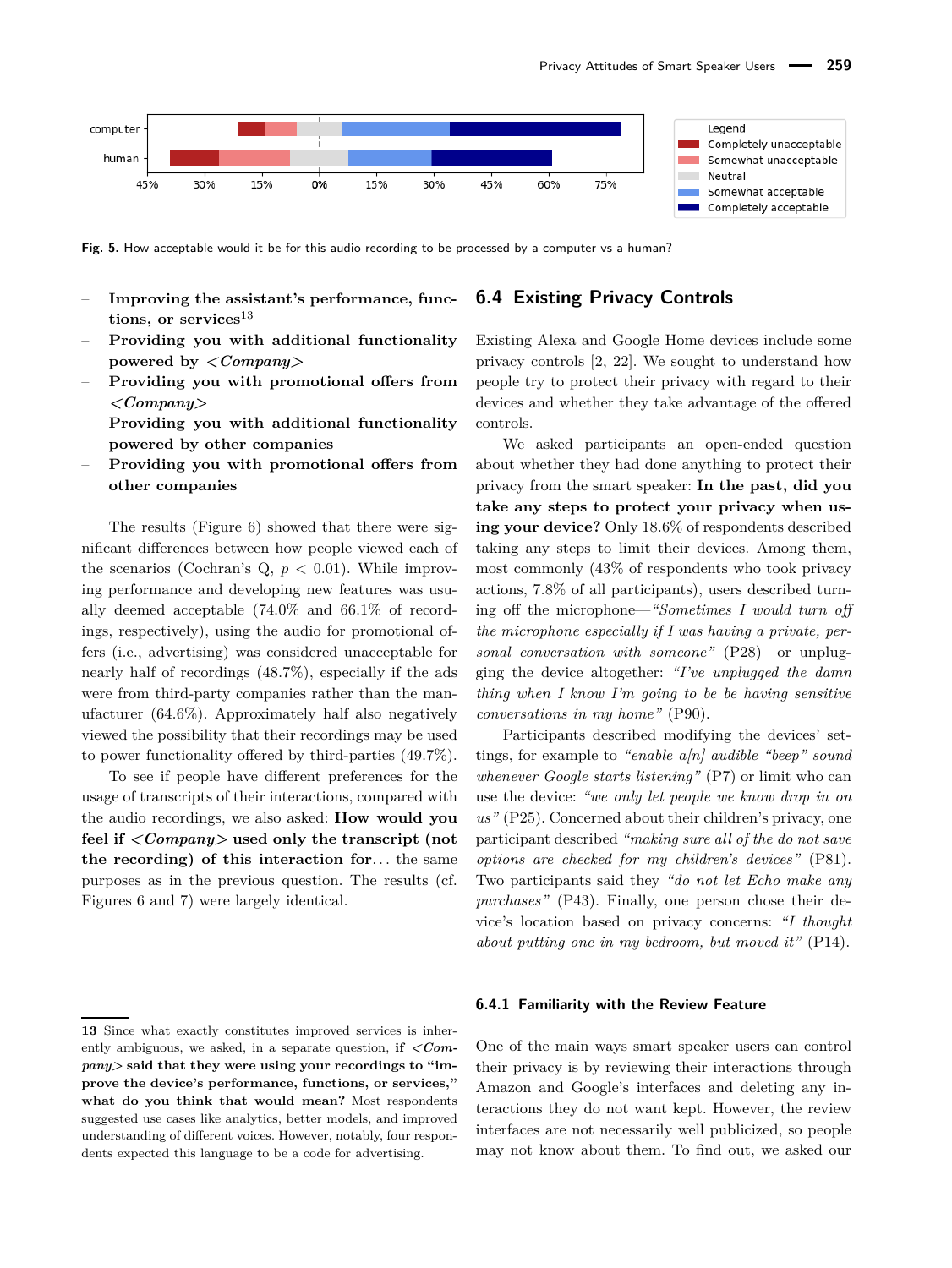<span id="page-10-0"></span>

**Fig. 6.** How would you feel if  $\langle$  Company used this audio recording for...

<span id="page-10-1"></span>

Fig. 7. How would you feel if  $\langle\mathit{Company}\rangle$  used only the transcript of this interaction for...

participants: **Did you know that there is a page on** *<Company>***'s website where you can see the recordings and transcripts of all your past interactions with your device?** Our results showed that a majority of our respondents were not familiar with the review feature: 56.0% did not know it existed, compared with 44.0% who did.

The user experience for finding the review feature is different between Amazon and Google, and it is possible that the two companies advertise it differently. While a slightly higher fraction of Google users were familiar with the review feature, Fisher's exact test showed no significant difference  $(p = 0.42)$  between the two groups' familiarity with the review feature.

#### **6.4.2 Knowledge of Recording Deletion**

The review interface allows users to delete their interactions, but do they know this? We asked, **Were you aware that the review interface allows you to delete specific recordings of you interacting with your device?** Of the respondents who were familiar with the review feature, almost half (45.0%) did not know that they could use it to delete interactions.

<span id="page-10-2"></span>

| I've reviewed my interactions on individual occasions.  | 66.7%   |
|---------------------------------------------------------|---------|
| I know how to review my interactions, but have never    | 17.6%   |
| done it.                                                |         |
| I regularly review my interactions.                     | 5.9%    |
| I know I can review my interactions, but don't know how | $5.9\%$ |
| to do it.                                               |         |
| Other                                                   | $3.9\%$ |

**Table 3.** Responses to **Which statement best describes your use of the review feature?** as fraction of respondents who knew about review feature (51 people total).

#### **6.4.3 Use of the Review Feature**

To learn more about how people use the review feature, we asked those who had used it before: **Which statement best describes your use of the review feature?** Two thirds of participants who knew about the review feature reported using it on individual occasions, with an additional 5.9% stating that they do so regularly (Table [3\)](#page-10-2).

To understand how this feature is used, we collected open-ended responses to the question **What usually prompts you to review your interactions?** Most reported examining their history out of *"absolute curiosity"* (P37). Another common reason for reviewing interactions was *"getting an inappropriate response, thus wanting to see if it's hearing me correctly"* (P26). For example, *"Alexa doesn't understand me and I want to*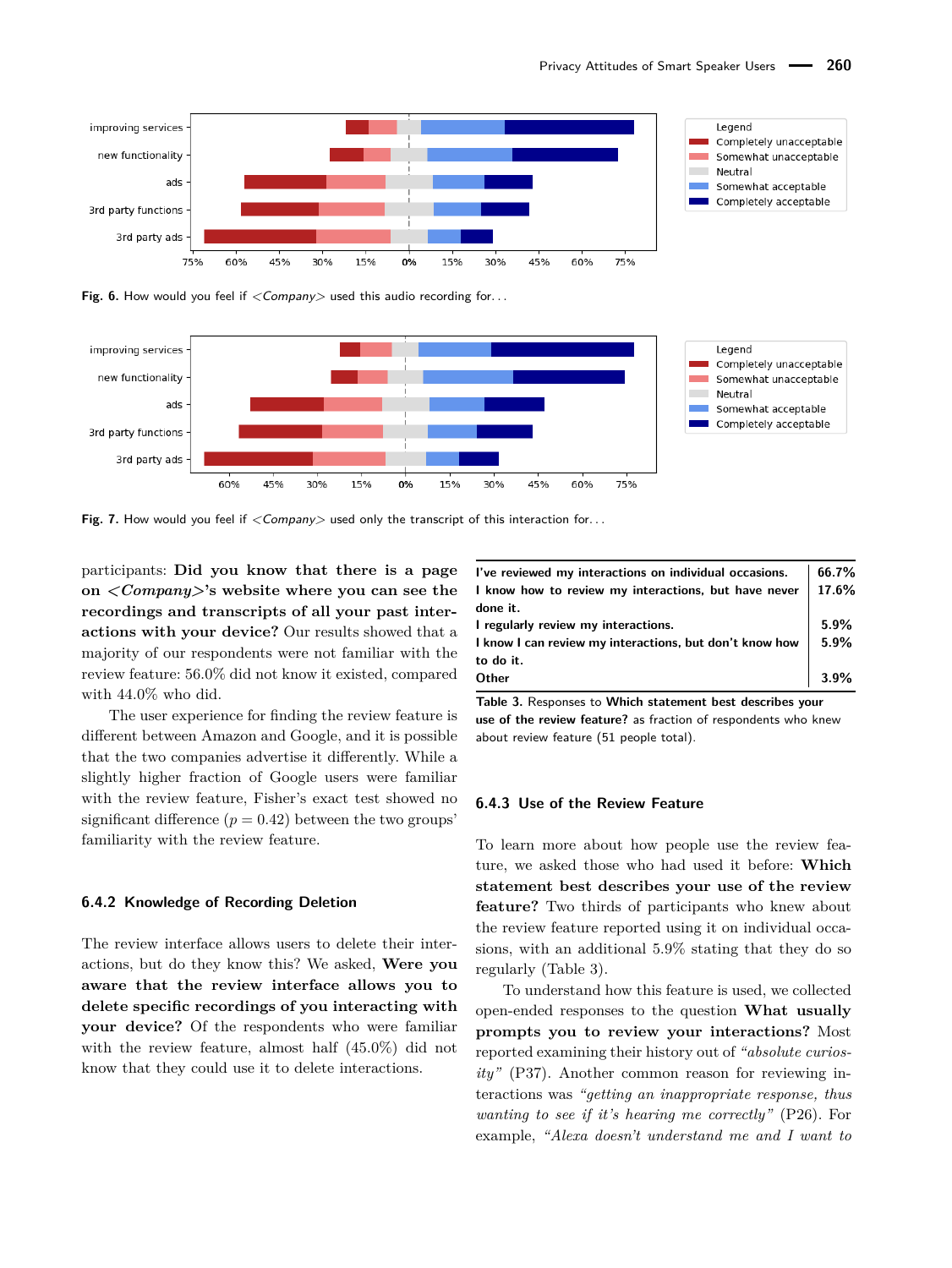<span id="page-11-0"></span>

| I knew you could delete recordings, but have never done   67.9% |         |
|-----------------------------------------------------------------|---------|
| this.                                                           |         |
| I've deleted recordings on individual occasions.                | 28.6%   |
| I regularly delete recordings.                                  | $3.5\%$ |

**Table 4.** Responses to **Which statement best describes your use of the deletion feature?** as fraction of respondents who knew about deletion feature (28 people total).

*see what she understood instead"* (P45). Several also reported that they *"went into the function accidentally"* (P15) while performing another task. One participant also used the history feature to recall information from the past: *"when I am trying to remember the name of a song that I have asked her to play in the past"* (P98).

Similarly to the review feature, we wanted to understand whether and how people use the deletion feature. We therefore asked: **Which statement best describes your use of the deletion feature?** Two thirds of participants who knew about the deletion feature reported never having deleted recordings (Table [4\)](#page-11-0). Only one person stated that they regularly delete recordings.

Since most people did not take advantage of the deletion feature, we asked those who were familiar with it but did not use it: **How did you decide not to delete any interactions?** Respondents universally agreed that *"there was nothing I felt the need to delete"* (P42) because *"our uses of Alexa are extremely mundane"* (P38).

To gain qualitative insights into the behavior of the 8% of our respondents who *have* deleted recordings, we asked: **What usually prompts you to delete interactions?** Participants generally reported deleting interactions *"if it's something private or just to clean things up"* (P114). Some also deleted interactions they thought could be considered embarrassing, like when *"occasionally it picks up something weird like me cursing at it"* (P18) or when a friend *"asked it some suggestive things as a joke"* (P9). P9 elaborated on their thinking: *"I did go and delete those things after the fact, but I really don't feel like it was necessary to have done so."*

# **6.5 The Review Feature in Multi-User Households**

While the review feature can be an effective tool for controlling users' privacy, it may actually introduce privacy problems of its own. In multi-user households, where different people may be interacting with the smart speaker, the review feature may expose household members' interactions to each other—or, at least, the people who control the device. Depending on their awareness, people may therefore be inadvertently sharing search queries, listening preferences, reminders, and other personal data with others. This is especially concerning in light of recent reporting showing that the use of smart home technology in domestic abuse cases is on the rise [\[8,](#page-16-22) [21\]](#page-16-23).

Some manufacturers provide tools to manage situations like these and enforce boundaries. For example, Google allows the initial user to add others to their device. It then differentiates between who is talking to the device using a feature called "Voice Match," which stores each person's interaction histories under their own accounts. However, activity initiated by unrecognized voices, including any guests, is stored in the "default" account—the first one to set up Voice Match.

To probe some of these inter-personal dynamics, we asked a series of questions, starting with: **When you were previously reviewing your device's activity, did you encounter interactions that were initiated by someone other than yourself?** Of those who reviewed interactions, 56.8% said they had encountered recordings of others while doing so.

We further asked: **Have you ever discussed with another home occupant or visitor a recording of them that you listened to?** Only 4 respondents (20% of those who had previously encountered other people's recordings) reported discussing interactions, with 3 of those cases involving children (P54: *"told my kids not to say certain things to Alexa"*).

Participants in our survey were typically the "master" users of their device, since being able to control the device was an eligibility requirement. But could others review their interactions? We asked, **Do you believe anyone else in your household has access to the recordings made by your device?** Most respondents, 71.6%, believed that no one else could access their recordings. However, many of these people mentioned that others in their household also have the Alexa or Google Home app installed when answering a different question, **Who in your household has the Amazon Alexa / Google Home app installed on their mobile device and/or linked to the main Amazon/Google account?** Depending on how the smart speaker is configured, having the app installed and linked to the device may be sufficient for obtaining access to the entire interaction history. Thus, up to 27.6% of our respondents may be confused about who has access to their recordings.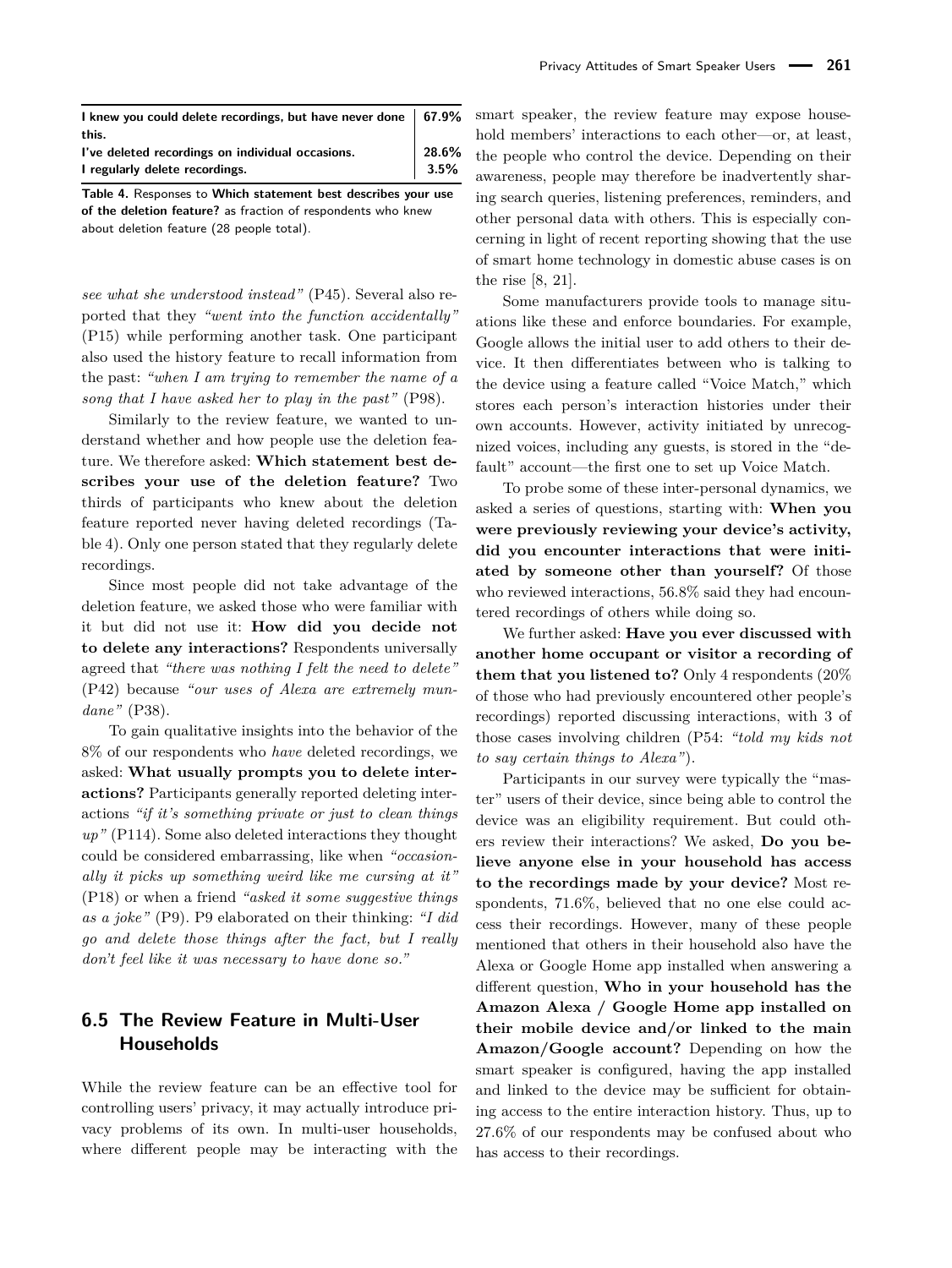#### **6.5.1 Feelings Towards Review by Others**

To understand how acceptable it would be to participants if others reviewed their interactions, we asked an open-ended question (*IRR* = 0*.*918): **How would you feel about other members of your household reviewing your interactions with device?**

Over three quarters of respondents (76.7%) said they had no concerns: *"I wouldn't mind at all"* (P34). Of these, about a third explained that they considered their interactions not sensitive: *"It wouldn't bother me. They would just get bored to death"* (P113). Among these, 11.7% further explained that they would not mind because they are a *"pretty trusting family"* (P87) or *"I have nothing to hide from my partner"* (P72). Some people (7.8%) were on the fence: *"Wouldn't really be a big deal, but would still feel rather odd"* (P26).

However, a sizable minority (25.2%) stated that they would be uncomfortable with others reviewing their interactions, writing that they *"would be quite perturbed by this"* (P90), calling it *"a sort of invasion of privacy"* (P44), and explaining *"I am not a freak but my interactions with Alexa is not something I would not like anyone else but me to see"* (P47). One participant gave a specific example of the kind of interaction they would not want others to review: *"I would be shocked because there are things that I do and look for that I absolutely do not want my kids to see or hear. Ordering their Christmas presents for example"* (P81). Given that we only recruited users who control these devices, we believe that the levels of concern we document are lower bounds: we would expect to see more concern among household users who do not control the devices.

#### <span id="page-12-0"></span>**6.6 Towards Better Privacy Defaults**

There may be opportunities for intelligent voice assistants to provide privacy defaults and controls beyond what is available today. We therefore surveyed our participants about a few alternative solutions.

#### **6.6.1 Acceptable Retention Policies**

Expecting users to manually review and delete interactions, which already number in the thousands, places an undue burden on them and is almost certain to result in most interactions going unreviewed. Furthermore, as we saw in Section [6.2,](#page-6-1) a significant fraction of users find permanent retention of their recordings unacceptable.

A natural solution, also proposed in other privacy domains [\[5,](#page-16-14) [25,](#page-16-15) [47\]](#page-17-19), is for the content to be automatically deleted after a certain period of time.

To gauge users' interest in such a policy, we asked: **Suppose the assistant had the option to automatically delete your recordings after a certain amount of time (that you specify). Do you believe you would enable this feature?** A large majority (77.8%) said they would be likely to enable this feature, and another 12.5% were neutral.

Open-ended feedback to this proposal was also overwhelmingly positive: *"sounds like a brilliant idea"* (P64). Even those who felt their recordings were not particularly sensitive were interested in this feature: *"It would be a good idea to clean this up to hedge against unintended consequences later"* (P115).

Since voice assistant companies may be unwilling to voluntarily limit their data collection, other parties may step in, for example third-party developers offering browser extensions to automatically enforce userdefined retention policies. To understand whether users would be amenable to these, we asked: **Suppose a third-party tool were available, which would automatically delete your recordings from** *<Company>* **after a certain amount of time. Would you install this tool?**

Over half (52.6%) said they would be likely or very likely to install such a tool; another 22.4% stated that they were neither likely nor unlikely to install it. Expressing a common sentiment, one respondent wrote, *"If Google does not implement the deletion of this data, and I can choose to have a browser extension installed, I would install the extension"* (P89). Participants were mindful, however, that installing such an extension could itself constitute a privacy risk and said they would take this into account: *"That would be fabulous. As long as the extension was secure and could be trusted"* (P67).

Issues of trust were on the mind of the quarter of participants who reported that they were unlikely to install the extension: *"A third-party tool or browser extension isn't guaranteed to be secure and my privacy could be endangered"* (P65).

So how long should companies store users' data? While there is no one correct answer, we surveyed our participants to look for trends and a possible consensus: **In your opinion, how long should** *<Company>* **store your data before deleting it?**

A quarter of respondents (25.8%) preferred the current retention policy, with no fixed deletion schedule and companies storing data until it was manually deleted. A further 9.5% of participants felt that the decision is best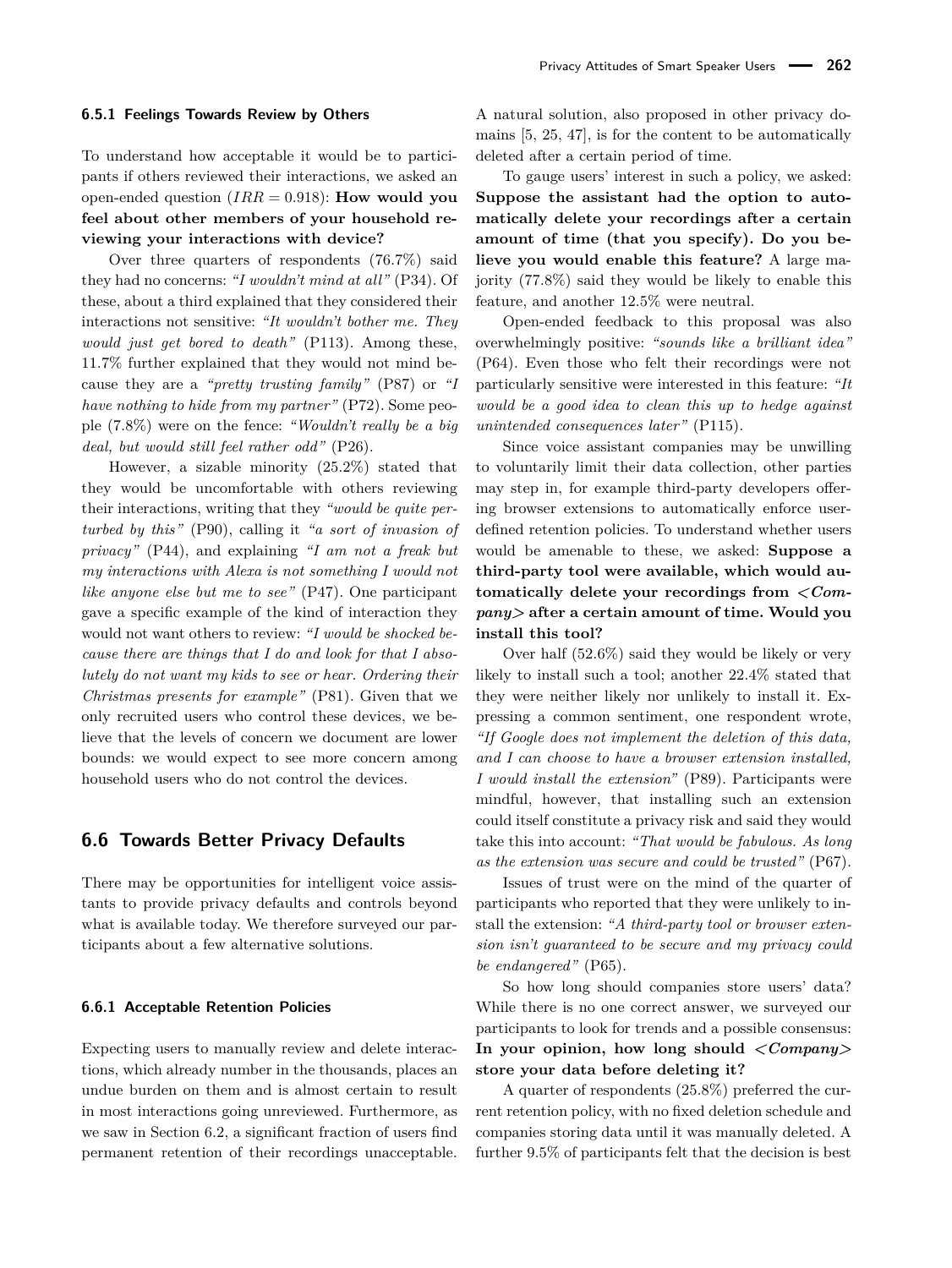<span id="page-13-0"></span>

| Personal/sensitive queries             | 20.4%   |
|----------------------------------------|---------|
| <b>Nothing</b>                         | 16.5%   |
| Children                               | 15.5%   |
| <b>Financial topics</b>                | 11.7%   |
| <b>Background noise</b>                | 10.6%   |
| <b>Personal identifiers</b>            | 9.7%    |
| Queries on sexual topics               | 9.7%    |
| <b>References to locations</b>         | $8.7\%$ |
| Everything                             | 7.8%    |
| Other specific personal information    | 7.8%    |
| <b>Medical subjects</b>                | 6.8%    |
| <b>Searches</b>                        | $6.8\%$ |
| Specific people speaking               | 5.8%    |
| Specific people mentioned              | $5.8\%$ |
| Queries that reveal your schedule      | 5.8%    |
| Everything during certain times of day | 5.8%    |
| Guests                                 | 5.8%    |
| <b>Embarrassing content</b>            | 4.9%    |

**Table 5.** Fraction of respondents that said they want this type of recording automatically screened out  $(IRR = 0.694)$ .

left to the manufacturer and were fine with their recordings being stored "as long as the company wants to." The remaining participants, nearly two thirds, wanted their recordings deleted after a fixed period of time. The retention period desired by respondents ranged from one hour (7 participants, 10.7%) to two years (2 respondents), and the median was 28 days.

#### **6.6.2 Content Detection and Filtering**

As we have seen, not all interactions with smart speakers are considered sensitive, but some are. One hypothetical privacy control would be to automatically delete recordings in categories users consider sensitive. With advances in natural language processing, concerted research could make this a realistic proposition. We therefore asked our participants: **Suppose the assistant had a feature that let you automatically screen out certain recordings and prevent them from being saved. Which characteristics would you want it to screen on?** (Table [5\)](#page-13-0).

Types of recordings many wanted screened out included any recordings of children (15.5%) – *"I would want my children screened out"* (P21); financial information (11.7%) – *"Any commands around shopping and banking including items, account numbers, passwords, bank names, etc."* (P40); accidentally captured conversations (10.7%) – *"I would want it to delete anything that is not directly speaking to Alexa for a command. Any extra conversation should be deleted"* (P77); queries

on sexual (9.7%) or medical (6.8%) topics – *"topics of a personal or sexual nature"* (P39); as well as locations (8.7%) or other personally identifying information (9.7%) – *"Anything regarding my home address, travel destinations, or sensitive personal information, I would want to delete"* (P83). Participants were generally positive about this hypothetical feature; 39.8% of those surveyed stated that they were likely or very likely to use it, with another 35.0% remaining neutral.

# **7 Discussion**

Our study's results shed light on people's beliefs, attitudes, and privacy preferences for smart speakers.

### **7.1 Ignorance of Privacy Controls**

Nearly half of the respondents in our survey did not know that recordings and transcripts of their interactions are stored forever, and the majority did not know that they could review their interactions. Many were surprised by both of these facts. Almost no one (less than 3% of all participants) regularly reviewed their interactions. Even among those who were familiar with the review feature, almost half were not aware that they could delete recordings from the interface.

In addition to the review interface, smart speakers also allow users to disable their microphone by pressing a physical button on the device. However, in our survey, only 5% of participants mentioned using this feature, with another 4% describing how they simply unplug their device. As a result, we conclude that existing privacy controls are under-utilized. Future research should investigate why this is the case and whether other controls would be more useful.

Lack of awareness appears to be one major reason. For example, responding to our survey question, **in the future, do you intend to take any steps to protect your privacy when using your device?** almost a quarter of respondents (23.8%) wrote that they intend to take actions based on information they learned from our survey: *"Honestly thank you for this survey. I would have never knew about the recordings and transcripts. I feel like I need to be more cautious"* (P99). This may be rectified, in part, by greater education (by the companies themselves or the media).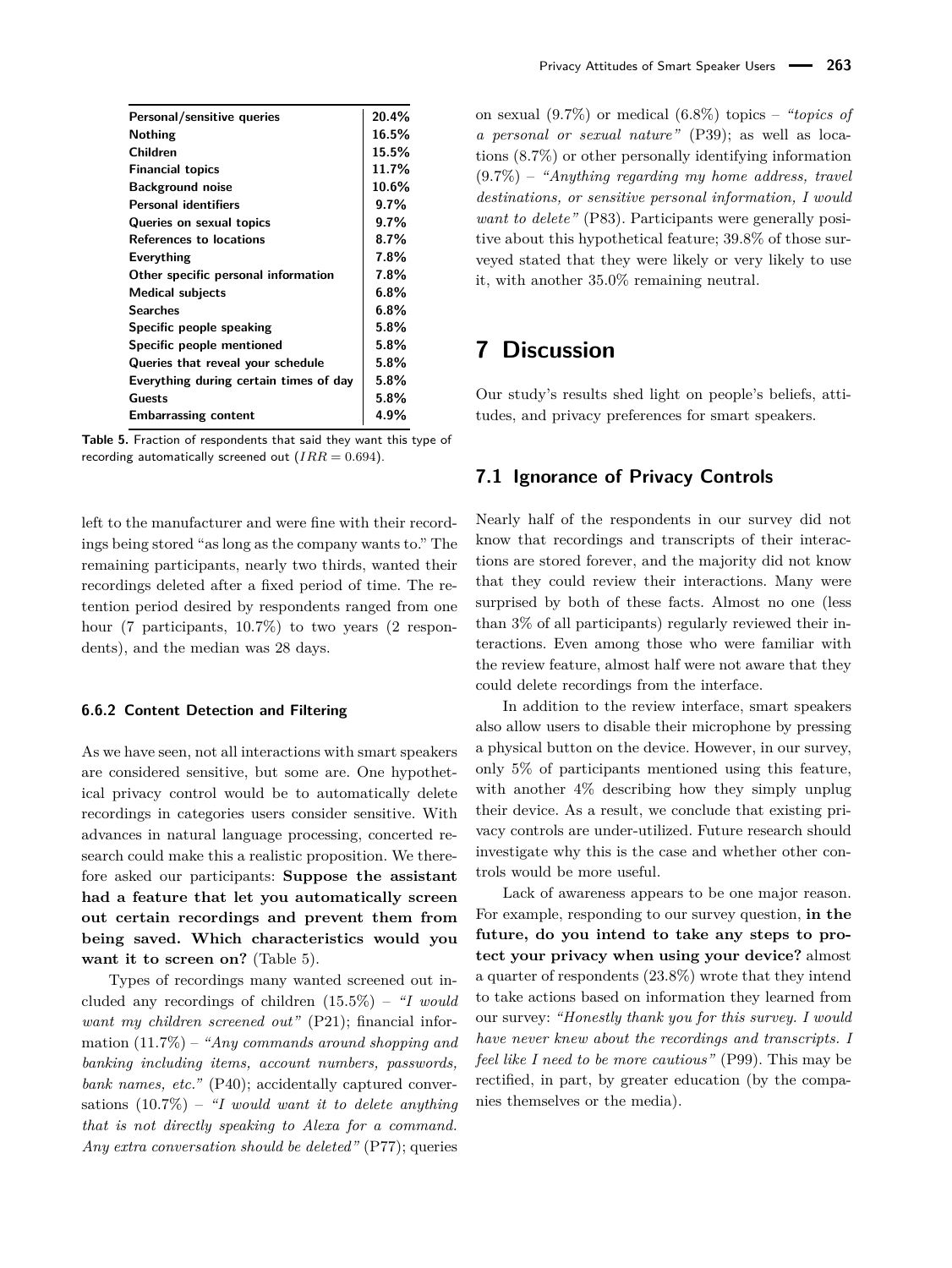#### **7.2 Disagreeable Retention Policies**

When examining concrete interactions they had had with their devices and considering how long voice assistants should be storing them, most participants chose a retention period far shorter than the current default, which many described as unacceptable.

Instead, most respondents stated a preference that voice assistants adopt shorter retention periods. Almost 80% of surveyed participants said that they were likely or very likely to enable this feature if it were offered. Thus, we believe voice assistants would better align with their users' preferences if they deleted their recordings after a certain period of time. Researchers studying other kinds of personal data have made similar recommendations for retrospective data management [\[5,](#page-16-14) [25\]](#page-16-15). Such a policy would also align with the storage limitation and data minimization principles of the European General Data Protection Regulation (GDPR).

In fact, after our study concluded, Google announced new controls that allow users to opt in to automatic data deletion after either 3 or 18 months [\[36\]](#page-17-20). (Media reports also suggest that Assistant "quietly changed its defaults to not record what it hears after the prompt 'Hey, Google'" [\[18\]](#page-16-24).) We consider this a step in the right direction but observe that nearly half of participants (49.1%) chose a retention period shorter than three months. Furthermore, users' low awareness of the review interface, and the fact that people in general strongly adhere to defaults, means that measures like this are unlikely to make a meaningful impact unless they are on by default rather than opt-in.

Amazon also introduced new privacy tools after our study ended, enabling users to delete a day's interactions with a voice command ("Alexa, delete everything I said today") [\[24\]](#page-16-25). However, users must navigate the app's settings to enable this feature [\[15\]](#page-16-26), and recordings not deleted in this manner remain stored forever.

#### **The Role of Privacy-Enhancing Technologies**

If voice assistants choose not to implement automatic deletion, our survey suggests that there is room for privacy-enhancing technologies to step in: over half of respondents stated that they were likely to install a third-party tool to regularly delete their interactions. However, respondents clearly recognized the trust implications of providing third parties access to their data, so any such tool would have to come from a trusted party and face auditing of its security and privacy properties. While self-reported data and the hypothetical nature of the offered service may mean that respondents overestimated their likelihood of adopting any technology, we believe our data nonetheless shows a strong demand for more privacy options.

### **7.3 Nuanced Privacy Perceptions**

While users expressed a clear preference for shorter retention periods, they did not feel that their currently stored recordings presented a grave privacy danger. The overwhelming majority did not consider their interactions sensitive, describing them as "mundane" and stating anyone perusing them might get "bored to death."

However, respondents felt markedly different about stored interactions of people other than themselves. Participants were particularly protective of the privacy of their children, choosing to delete recordings that included children's voices and stating their desire for recordings with kids to be automatically filtered out (*"they are too young to understand or consent to that,"* explained P18). Participants also wanted recordings of guests to be removed (*"I would want recordings of any guests to my house deleted,"* P73).

In general, then, people seem more protective of the privacy of others (*"I'm sure my roommate doesn't want this recording just floating around,"* P110). Future work can test this hypothesis more directly. If evidence is found, this can be the basis for novel approaches to privacy interventions: asking people to choose privacy policies and settings for others, rather than themselves.

## **7.4 Unacceptable Secondary Data Uses**

Despite not considering many of their recordings sensitive, participants were very clear that the use of their data for advertising purposes would be unacceptable.

Respondents were also largely uncomfortable with third parties gaining access to their data, even for benign purposes. Data sharing for the purpose of "providing you with additional functionality powered by other companies" received as much disapproval as the advertising use case, even if only the transcripts of interactions are shared. This is particularly noteworthy as both Amazon and Google allow developers to integrate with their voice assistants, and these third-party "skills" can be invoked without the user naming them directly [\[12\]](#page-16-27).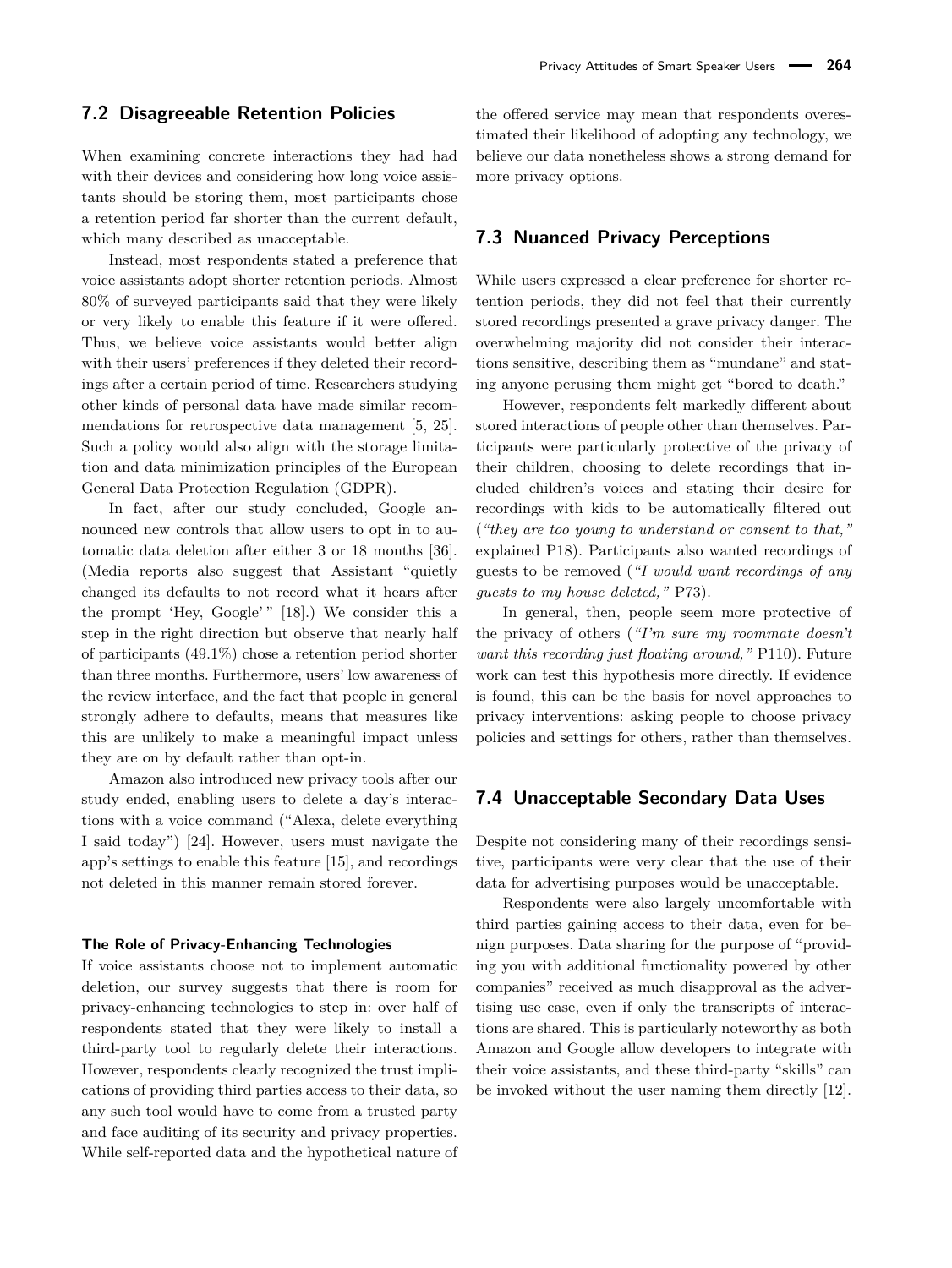### **7.5 Multiple Users Create Tensions**

Many smart speakers are installed in households and environments where they are used by multiple people. The review feature offered by voice assistants therefore introduces a new privacy risk: household members may learn about each other's queries and interactions, which would have otherwise remained private. Most respondents in our survey were not overly concerned about this happening, reasoning that *"they're around to hear most of them anyway"* (P83). Still, a quarter of participants shared that they would be uncomfortable if others had access to their interaction history. However, our results suggest that, for up to 36.2% of participants, others might in fact have such access.

While today voice assistants provide some controls for multi-user environments, our survey found scant evidence that these are being used: no respondents mentioned Amazon Households, the program that allows users to add additional accounts (including special ones for children) to their device, and only one participant referenced Voice Match, Google's system for distinguishing speakers. Thus, we believe more effort is needed to design and implement effective privacy controls that would satisfy the needs of households where multiple people interact with a smart speaker.

## **7.6 Contextual Integrity**

Our results are consistent with the Contextual Integrity model of privacy, which posits that established social norms govern information flow in distinct contexts [\[40,](#page-17-21) [41\]](#page-17-22). An information flow consists of the data subject, the type of information being shared, how that information is being shared (the transmission principle), the sender, and the recipient (including their role and purpose of the sharing), and occurs within a specific context that is governed by norms and expectations.

In this study, we find that smart speaker users are generally comfortable with the "default" context of voice assistant usage: queries being transmitted to Amazon or Google for the purpose of answering them. However, any deviations from these defaults immediately cause concern among many people, for example, if there are changes to the subject (recordings of children or guests rather than the device owner), purpose (advertising instead of answering queries), or recipient (third parties instead of the manufacturer).

Other factors, such as how long recordings are stored, constitute the transmission principle. Our results show that many people find this transmission principle important, considering certain storage policies unacceptable. Future work should examine additional transmission principles in greater depth. As smart speakers evolve, system designers should use the lens of contextual integrity to examine whether potential changes would create inappropriate information flows and, consequently, be considered privacy violations.

### **7.7 Future Research Directions**

Our survey demonstrated that there is demand for more effective filtering of recordings, in order to screen out accidentally captured conversations and topics considered sensitive. Achieving this will require concerted research to create better models for a variety of purposes, such as more effectively distinguishing speakers (including unfamiliar ones and especially children) and identifying conversation topics (and eliding irrelevant and possibly sensitive remarks). Separately, researchers and designers will need to create novel interfaces for users to specify their privacy preferences along the many privacy dimensions conversations might have—or else come up with universally acceptable defaults.

Another direction for future research is studying privacy concerns about inferences. Our study focused on people's privacy preferences about individual interactions, most of which were—and will likely continue to be—not sensitive. However, when taken in concert, such interactions may paint a surprisingly detailed picture of an individual's life. Future research should examine in greater detail what these inferences may be, how people feel about them, and how they can be limited.

Finally, as discussed above, our findings provide evidence in support of the Contextual Integrity model. Future work can examine the different contexts in play when users interact with smart speakers and the transmission principles affecting established norms. Privacy enhancing technologies can operationalize these findings by automatically identifying transmissions that violate established norms and preventing them from occurring.

Taken together, our findings should guide researchers and developers of smart speakers in building voice assistant technologies that better align with endusers' needs, preferences, and mental models.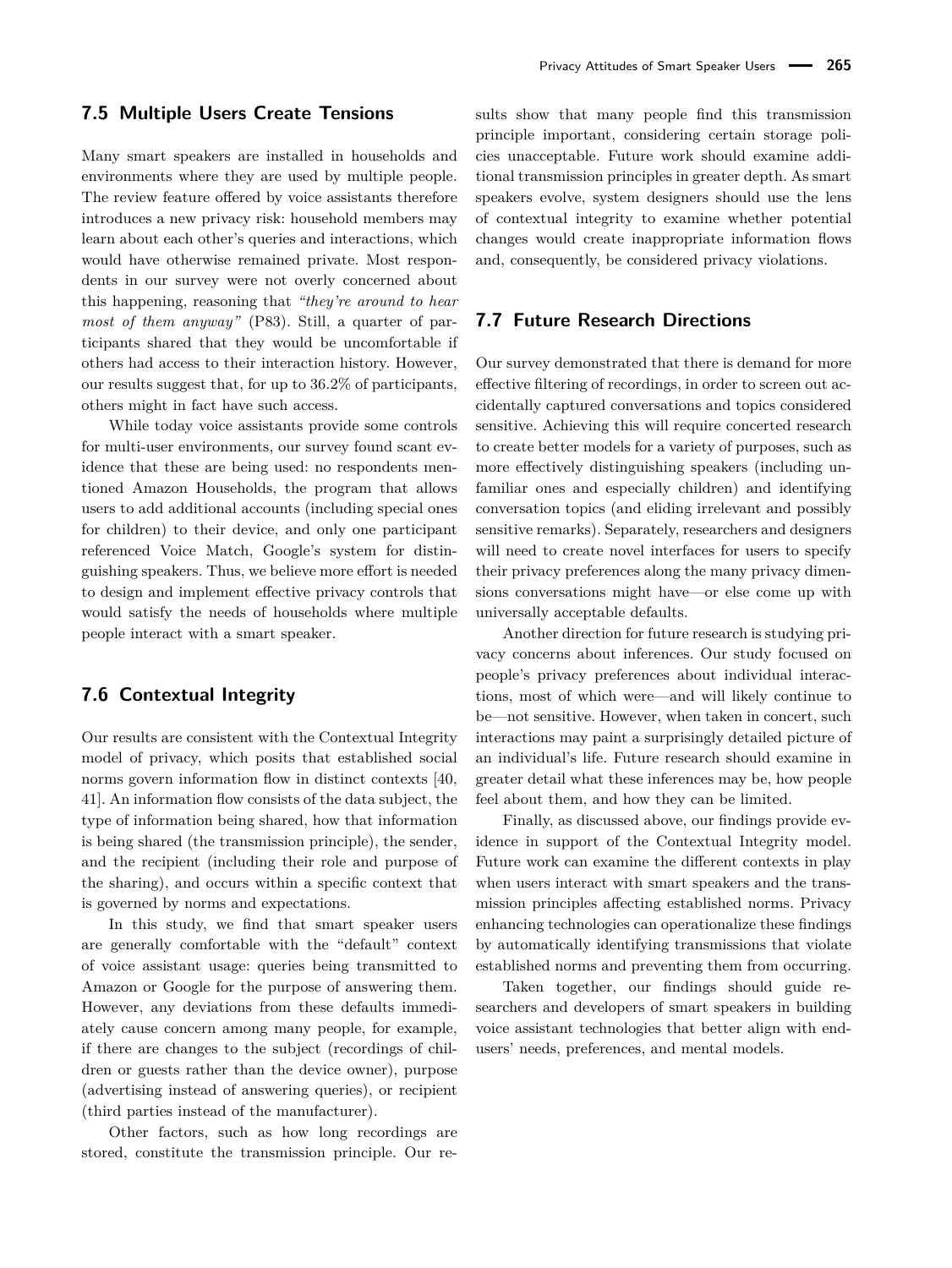# **Acknowledgments**

The authors would like to thank Franziska Roesner, Helen Nissenbaum, and the participants at the 1st Annual Symposium on Applications of Contextual Integrity for their early feedback on this work. Our research was supported by Cisco, Mozilla, the Center for Long-Term Cybersecurity (CLTC) at UC Berkeley, the National Security Agency's Science of Security program, and the National Science Foundation through grants CNS-1514211 and CNS-1801501.

# **References**

- <span id="page-16-0"></span>[1] Abrar Al-Heeti. Echo effect: US smart speaker ownership nearly doubles in a year, survey says. CNET News, February 2019.
- <span id="page-16-20"></span>[2] Amazon. Amazon.com help: Alexa and Alexa device FAQs. [https://www.amazon.com/gp/help/customer/display.html?](https://www.amazon.com/gp/help/customer/display.html?nodeId=201602230) [nodeId=201602230.](https://www.amazon.com/gp/help/customer/display.html?nodeId=201602230)
- <span id="page-16-10"></span>[3] Noah Apthorpe, Yan Shvartzshnaider, Arunesh Mathur, Dillon Reisman, and Nick Feamster. Discovering Smart Home Internet of Things Privacy Norms Using Contextual Integrity. Proc. ACM Interact. Mob. Wearable Ubiquitous Technol., 2(2):59:1–59:23, July 2018.
- <span id="page-16-6"></span>[4] Orlando Arias, Jacob Wurm, Khoa Hoang, and Yier Jin. Privacy and security in internet of things and wearable devices. IEEE Transactions on Multi-Scale Computing Systems, 1(2):99–109, 2015.
- <span id="page-16-14"></span>[5] Lujo Bauer, Lorrie Faith Cranor, Saranga Komanduri, Michelle L Mazurek, Michael K Reiter, Manya Sleeper, and Blase Ur. The post anachronism: The temporal dimension of Facebook privacy. In Proceedings of the 12th ACM workshop on privacy in the electronic society, pages 1–12. ACM, 2013.
- <span id="page-16-18"></span>[6] Frank Bentley, Chris Luvogt, Max Silverman, Rushani Wirasinghe, Brooke White, and Danielle Lottridge. Understanding the Long-Term Use of Smart Speaker Assistants. Proc. ACM Interact. Mob. Wearable Ubiquitous Technol., 2(3):91:1–91:24, September 2018.
- <span id="page-16-2"></span>[7] Dieter Bohn. Amazon says 100 million Alexa devices have been sold. The Verge, January 2019.
- <span id="page-16-22"></span>[8] Phoebe Braithwaite. Smart home tech is being turned into a tool for domestic abuse. Wired, July 2018.
- <span id="page-16-7"></span>[9] Joseph Bugeja, Andreas Jacobsson, and Paul Davidsson. On privacy and security challenges in smart connected homes. In 2016 European Intelligence and Security Informatics Conference (EISIC), pages 172–175. IEEE, 2016.
- <span id="page-16-11"></span>[10] Varun Chandrasekaran, Kassem Fawaz, Bilge Mutlu, and Suman Banerjee. Characterizing privacy perceptions of voice assistants: A technology probe study. arXiv preprint arXiv:1812.00263, 2018.
- <span id="page-16-13"></span>[11] Eugene Cho. Hey Google, Can I Ask You Something in Private? In Proceedings of the 2019 CHI Conference on Human Factors in Computing Systems, CHI '19, pages 258:1–258:9.

ACM, 2019.

- <span id="page-16-27"></span>[12] Paul Cutsinger. How to Improve Alexa Skill Discovery with Name-Free Interaction and More, September 2018.
- <span id="page-16-19"></span>[13] Matt Day, Giles Turner, and Natalia Drozdiak. Amazon Workers Are Listening to What You Tell Alexa. Bloomberg, April 2019.
- <span id="page-16-8"></span>[14] Tamara Denning, Cynthia Matuszek, Karl Koscher, Joshua R. Smith, and Tadayoshi Kohno. A Spotlight on Security and Privacy Risks with Future Household Robots: Attacks and Lessons. In Proceedings of the 11th International Conference on Ubiquitous Computing, UbiComp '09, pages 105–114. ACM, 2009.
- <span id="page-16-26"></span>[15] Lisa Eadicicco. How to get Amazon's Alexa to delete everything you've said to your Echo just by asking. Business Insider, May 2019.
- <span id="page-16-3"></span>[16] Adrienne Porter Felt, Serge Egelman, and David Wagner. I've got 99 problems, but vibration ain't one: a survey of smartphone users' concerns. In Proceedings of the second ACM workshop on Security and privacy in smartphones and mobile devices, SPSM '12, pages 33–44, New York, NY, USA, 2012. ACM.
- <span id="page-16-4"></span>[17] Earlence Fernandes, Jaeyeon Jung, and Atul Prakash. Security analysis of emerging smart home applications. In 2016 IEEE Symposium on Security and Privacy (SP), pages 636–654. IEEE, 2016.
- <span id="page-16-24"></span>[18] Geoffrey A. Fowler. Alexa has been eavesdropping on you this whole time. The Washington Post, May 2019.
- <span id="page-16-1"></span>[19] Gartner, Inc. Gartner Says Worldwide Spending on VPA-Enabled Wireless Speakers Will Top \$3.5 Billion by 2021, August 2017.
- <span id="page-16-9"></span>[20] Christine Geeng and Franziska Roesner. Who's In Control?: Interactions In Multi-User Smart Homes. In Proceedings of the 2019 CHI Conference on Human Factors in Computing Systems, CHI '19, pages 268:1–268:13. ACM, 2019.
- <span id="page-16-23"></span>[21] Makda Ghebreslassie. 'Stalked within your own home': Woman says abusive ex used smart home technology against her. CBC News, November 2018.
- <span id="page-16-21"></span>[22] Google. Data security & privacy on Google Home. [https:](https://support.google.com/googlehome/answer/7072285) [//support.google.com/googlehome/answer/7072285.](https://support.google.com/googlehome/answer/7072285)
- <span id="page-16-5"></span>[23] Jorge Granjal, Edmundo Monteiro, and Jorge Sá Silva. Security for the internet of things: a survey of existing protocols and open research issues. IEEE Communications Surveys & Tutorials, 17(3):1294–1312, 2015.
- <span id="page-16-25"></span>[24] Jay Greene. Amazon adds delete commands for Alexa. The Washington Post, May 2019.
- <span id="page-16-15"></span>[25] Mohammad Taha Khan, Maria Hyun, Chris Kanich, and Blase Ur. Forgotten but not gone: Identifying the need for longitudinal data management in cloud storage. In Proceedings of the 2018 CHI Conference on Human Factors in Computing Systems, page 543. ACM, 2018.
- <span id="page-16-17"></span>[26] Lawrence L. Kupper and Kerry B. Hafner. On Assessing Interrater Agreement for Multiple Attribute Responses. Biometrics, 45(3):957, September 1989.
- <span id="page-16-12"></span>[27] Christoffer Lambertsson. Expectations of Privacy in Voice Interaction–A Look at Voice Controlled Bank Transactions. Technical report, 2017.
- <span id="page-16-16"></span>[28] R Larson and M Csikszentmihalyi. New directions for naturalistic methods in the behavioral sciences. The Experience Sampling Method, H. Reis, Ed. Jossey-Bass, San Francisco, pages 41–56, 1983.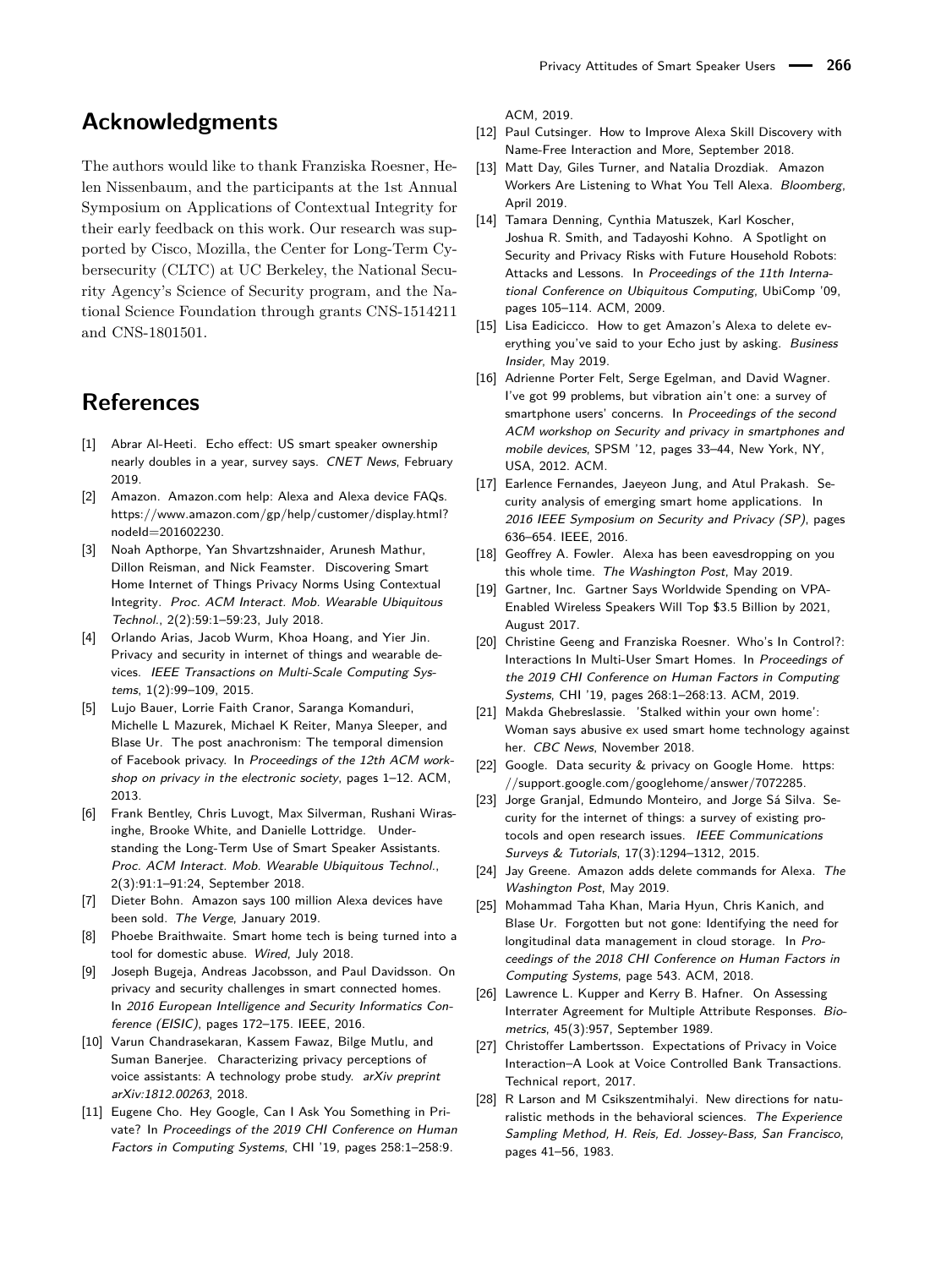- <span id="page-17-12"></span>[29] Josephine Lau, Benjamin Zimmerman, and Florian Schaub. Alexa, Are You Listening?: Privacy Perceptions, Concerns and Privacy-seeking Behaviors with Smart Speakers. Proc. ACM Hum.-Comput. Interact., 2(CSCW):102:1–102:31, November 2018.
- <span id="page-17-1"></span>[30] Linda Lee, JoongHwa Lee, Serge Egelman, and David Wagner. Information Disclosure Concerns in The Age of Wearable Computing. In Proceedings of the NDSS Workshop on Usable Security, USEC '16, 2016.
- <span id="page-17-18"></span>[31] Sapna Maheshwari. Sharing Data for Deals? More Like Watching It Go With a Sigh. The New York Times, page B1, December 2018.
- <span id="page-17-6"></span>[32] Nathan Malkin, Julia Bernd, Maritza Johnson, and Serge Egelman. "What Can't Data Be Used For?" Privacy Expectations about Smart TVs in the US. In Proceedings of the 3rd European Workshop on Usable Security, 2018.
- <span id="page-17-2"></span>[33] Lydia Manikonda, Aditya Deotale, and Subbarao Kambhampati. What's up with privacy?: User preferences and privacy concerns in intelligent personal assistants. In Proceedings of the 2018 AAAI/ACM Conference on AI, Ethics, and Society, AIES '18, pages 229–235, New York, NY, USA, 2018. ACM.
- <span id="page-17-9"></span>[34] Sarah Mennicken and Elaine M. Huang. Hacking the Natural Habitat: An In-the-Wild Study of Smart Homes, Their Development, and the People Who Live in Them. In Judy Kay, Paul Lukowicz, Hideyuki Tokuda, Patrick Olivier, and Antonio Krüger, editors, Pervasive Computing, pages 143– 160. Springer Berlin Heidelberg, 2012.
- <span id="page-17-13"></span>[35] M. Mondal, J. Messias, S. Ghosh, K. Gummadi, and A. Kate. Longitudinal Privacy Management in Social Media: The Need for Better Controls. IEEE Internet Computing, pages 1–1, 2018.
- <span id="page-17-20"></span>[36] David Monsees and Marlo McGriff. Introducing autodelete controls for your Location History and activity data. [https://www.blog.google/technology/safety](https://www.blog.google/technology/safety-security/automatically-delete-data/)[security/automatically-delete-data/,](https://www.blog.google/technology/safety-security/automatically-delete-data/) May 2019.
- <span id="page-17-3"></span>[37] Aarthi Easwara Moorthy. Voice activated personal assistant: Privacy concerns in the public space. PhD Thesis, 2013.
- <span id="page-17-11"></span>[38] Aarthi Easwara Moorthy and Kim-Phuong L. Vu. Privacy Concerns for Use of Voice Activated Personal Assistant in the Public Space. International Journal of Human–Computer Interaction, 31(4):307–335, 2015.
- <span id="page-17-10"></span>[39] Pardis Emami Naeini, Sruti Bhagavatula, Hana Habib, Martin Degeling, Lujo Bauer, Lorrie Faith Cranor, and Norman Sadeh. Privacy Expectations and Preferences in an IoT World. In Thirteenth Symposium on Usable Privacy and Security (SOUPS 2017), pages 399–412. USENIX Association, 2017.
- <span id="page-17-21"></span>[40] Helen Nissenbaum. Privacy as contextual integrity. Wash. L. Rev., 79:119, 2004.
- <span id="page-17-22"></span>[41] Helen Nissenbaum. Privacy in context: Technology, policy, and the integrity of social life. Stanford University Press, 2009.
- <span id="page-17-4"></span>[42] Antti Oulasvirta, Aurora Pihlajamaa, Jukka Perkiö, Debarshi Ray, Taneli Vähäkangas, Tero Hasu, Niklas Vainio, and Petri Myllymäki. Long-term effects of ubiquitous surveillance in the home. In Proceedings of the 2012 ACM Conference on Ubiquitous Computing, pages 41–50. ACM, 2012.
- <span id="page-17-14"></span>[43] Robert W. Reeder, Adrienne Porter Felt, Sunny Consolvo, Nathan Malkin, Christopher Thompson, and Serge Egelman. An Experience Sampling Study of User Reactions to Browser

Warnings in the Field. In Proceedings of the 2018 CHI Conference on Human Factors in Computing Systems, CHI '18, pages 512:1–512:13. ACM, 2018.

- <span id="page-17-5"></span>[44] Eyal Ronen, Adi Shamir, Achi-Or Weingarten, and Colin O'Flynn. IoT goes nuclear: Creating a zigbee chain reaction. In 2017 IEEE Symposium on Security and Privacy (SP), pages 195–212. IEEE, 2017.
- <span id="page-17-15"></span>[45] Hamza Shaban. An Amazon Echo recorded a family's conversation, then sent it to a random person in their contacts, report says. The Washington Post, May 2018.
- <span id="page-17-16"></span>[46] Statista. Global market share held by leading desktop internet browsers from January 2015 to December 2018. [https://www.statista.com/statistics/544400/market-share](https://www.statista.com/statistics/544400/market-share-of-internet-browsers-desktop/)[of-internet-browsers-desktop/.](https://www.statista.com/statistics/544400/market-share-of-internet-browsers-desktop/)
- <span id="page-17-19"></span>[47] Alexander Tsesis. The right to erasure: Privacy, data brokers, and the indefinite retention of data. Wake Forest L. Rev., 49:433, 2014.
- <span id="page-17-0"></span>[48] James Vlahos. Amazon Alexa and the search for the one perfect answer. Wired, (March 2019), 2019.
- <span id="page-17-7"></span>[49] Eric Zeng, Shrirang Mare, and Franziska Roesner. End User Security and Privacy Concerns with Smart Homes. In Thirteenth Symposium on Usable Privacy and Security (SOUPS 2017), pages 65–80, Santa Clara, CA, 2017. USENIX Association.
- <span id="page-17-8"></span>[50] Serena Zheng, Noah Apthorpe, Marshini Chetty, and Nick Feamster. User perceptions of smart home IoT privacy. Proc. ACM Hum.-Comput. Interact., 2(CSCW):200:1– 200:20, November 2018.

# **Appendices**

# <span id="page-17-17"></span>**A QQ plots**

Before using the t-test to compare age and number of responses across different sub-groups, we used a Q-Q plot to verify that the data was approximately normally distributed. The plots appear below.

#### **Q-Q plot of participants' age**

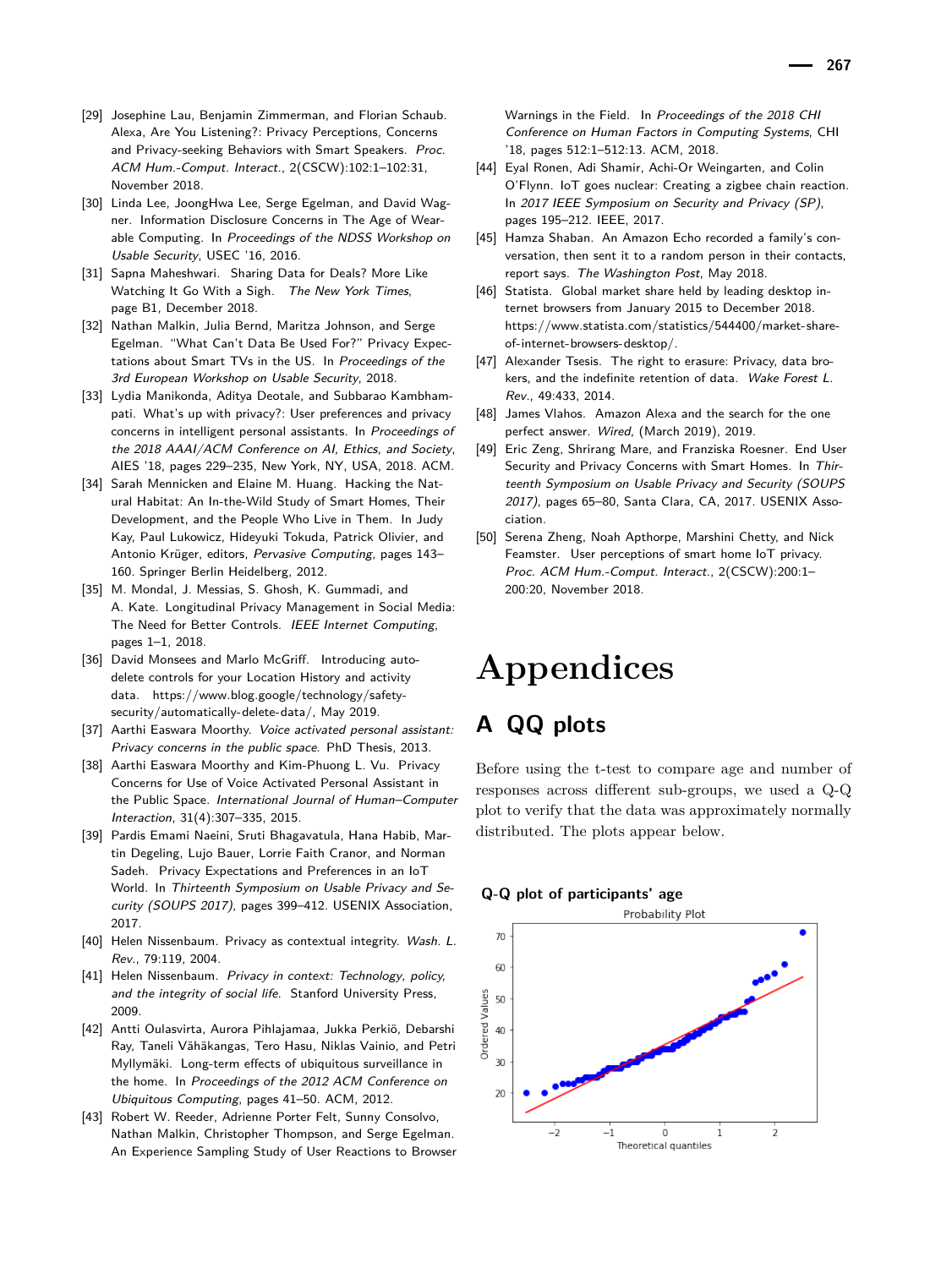

### **Q-Q plot of number of interactions obtained from each participant**

# <span id="page-18-0"></span>**B Extension Source Code**

The extension source code is available at <https://github.com/nmalkin/smart-speakers>

# <span id="page-18-1"></span>**C Appendix: survey instrument**

Please select which kind of smart speaker you have. (If you have both, please select the one you use the most.)

- I have a smart speaker with Amazon Alexa (such as Amazon Echo, Echo Dot, etc.)
- I have a smart speaker with Google's Assistant (such as Google Home, Home Mini, etc.).
- I don't have either kind of smart speaker

Approximately when did you start using this smart speaker?

How many people are in your household?

Who in your household has the Amazon Alexa / Google Home app installed on their mobile device and/or linked to the main Amazon/Google account?

- Only me
- Myself and some of the other members of the household
- Every member of the household
- Someone else in the household, but not me
- Not sure

The extension will now test your eligibility for our study. As a reminder, to be eligible for our study, you need to meet the following criteria:

- You've owned your *<Device>* for at least 1 month.
- You've used it at least 30 times.
- The *<Device>* is linked to your *<Company>* account (so that you're able to access and read its settings).

When you click "Continue," the extension will automatically access your account to verify these criteria. To do this, we'll open a page from *<Company>* in the background and get the information from there. If you're not logged in, we'll ask you to open a new tab and log in to *<Company>* as you would normally. At no point in our study will we have access to your password and nothing from your account (other than the eligibility information) will ever be shared with us.

After you ask *<Assistant>* a question or say a command, what do you believe happens to the audio of your interaction?

- It doesn't get saved at all
- It gets saved temporarily
- It gets saved indefinitely
- I don't know

Did you know that there is a page on *<Company>*'s website where you can see the recordings and transcripts of all your past interactions with your *<Device>*?

– No

Which statement best describes your use of the review feature?

- I know I can review my interactions, but don't know how to do it.
- I know how to review my interactions, but have never done it.
- I've reviewed my interactions on individual occasions.
- I regularly review my interactions.
- I didn't know I could review my interactions.

What usually prompts you to review your interactions?

When you were previously reviewing your device's activity, did you encounter interactions that were initiated by someone other than yourself? (i.e., it wasn't you talking to *<Device>*, it was your partner, child, friend, etc.)

<sup>–</sup> Yes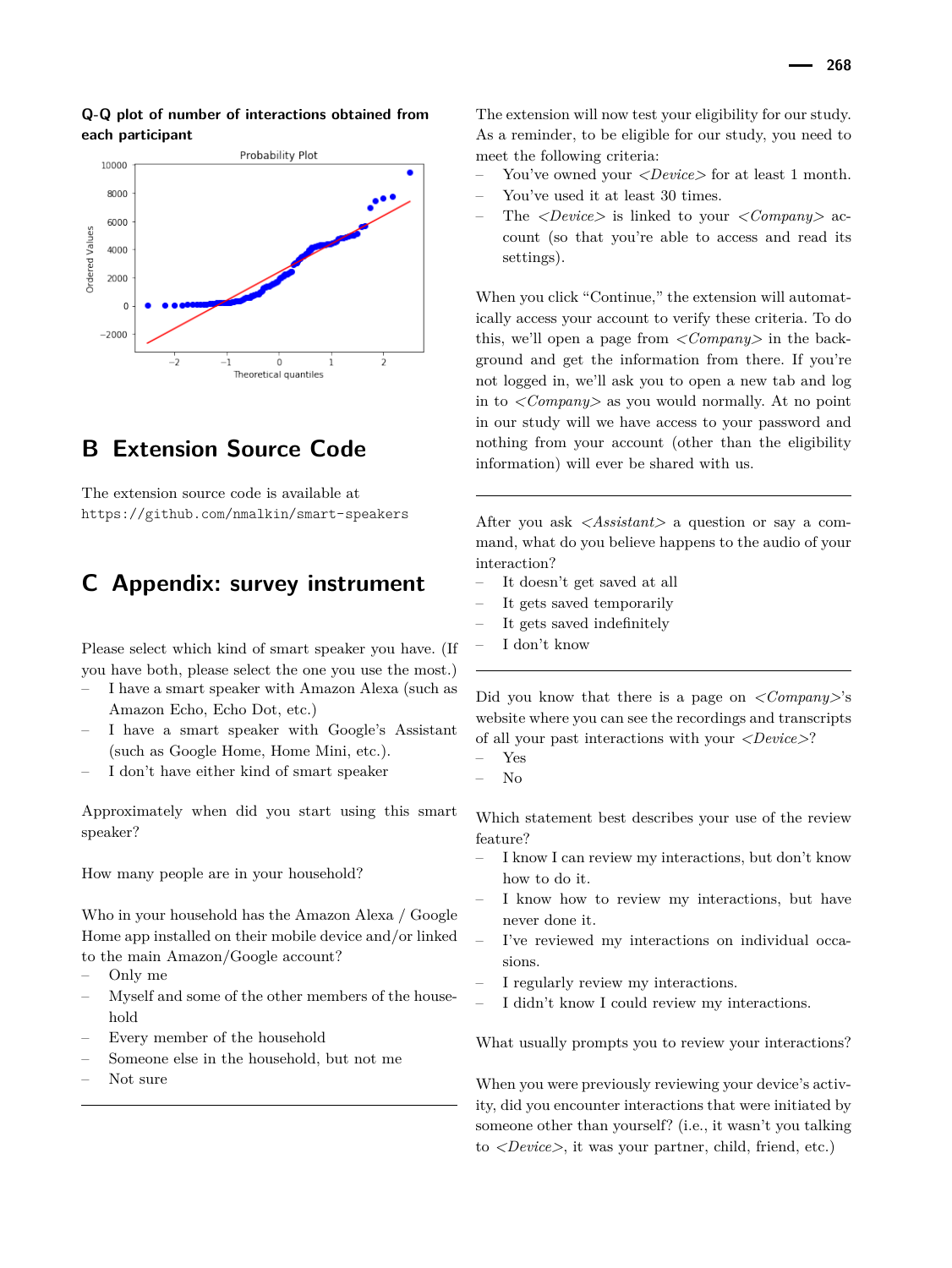– Yes

– No

Have you ever discussed with another home occupant or visitor a recording of them that you listened to? What prompted you, and how did the conversation go?

Do you believe anyone else in your household has access to the recordings made by your *<Device>*?

- Yes
- No

How would you feel about other members of your household reviewing your interactions with *<Device>*?

Were you aware that the review interface allows you to delete specific recordings of you interacting with your *<Device>*?

- Yes
- $N<sub>0</sub>$

Which statement best describes your use of the deletion feature?

- I knew you could delete recordings, but have never done this.
- I've deleted recordings on individual occasions.
- I regularly delete recordings.
- I didn't know you could delete recordings.
- What usually prompts you to delete interactions?

How did you decide not to delete any interactions?

We'll now ask you a few questions about up to 5 specific interactions you've had with *<Assistant>*. The browser extension you've installed will access a random recording from *<Company>*'s website and show it to you. It will not be sent to the research team.

Here is a recording and transcript of a question (or instruction) you asked *<Assistant>*. Please listen to it before answering the following questions.

(Reminder: we will never hear this recording or see its transcription. Only your answers to the questions below are transmitted to the research team.)

Who is (primarily) speaking in this recording?

- This is a recording of me.
- This is a recording of someone else in my household.
- This is a recording of a guest.
- This is a recording of the TV, music, or other prerecorded audio.
- This is a recording of noise/gibberish.
- This is a legitimate recording or transcript, but I'm not sure who said it.
- Other

Please describe what was said to *<Assistant>* in this recording. i.e., what were you (or the person speaking) asking *<Assistant>*?

If you are comfortable, feel free to paste the transcript of your interaction. Otherwise, please provide a general description.

If you're not comfortable sharing any details of this interaction, please write down "I'd rather not say."

If *<Assistant>* misunderstood the question or command, describe the **intended** request.

Did you (or the person speaking) address *<Assistant>*, or was the audio recorded by accident?

- I was/they were speaking to *<Assistant>*.
- It was an accident.

Do you remember asking this question/making this request?

- Yes
- No
- Not sure

How would you feel if this audio recording were stored for the following periods of time (after the recording takes place)?

(*5-point Likert scale: Completely acceptable, Somewhat acceptable, Neutral, Somewhat unacceptable, Completely unacceptable*)

- Just long enough to complete your request
- For one week
- For one year
- For an unspecified period of time
- Forever
- As long as you own the device and use the service
- As long as any party other than the manufacturer cannot access it

How acceptable would it be for this audio recording to be processed and analyzed by...

- (*5-point Likert scale, acceptability*)
- A computer program performing quality control for *<Company>*?
- A human, working for *<Company>*, performing quality control?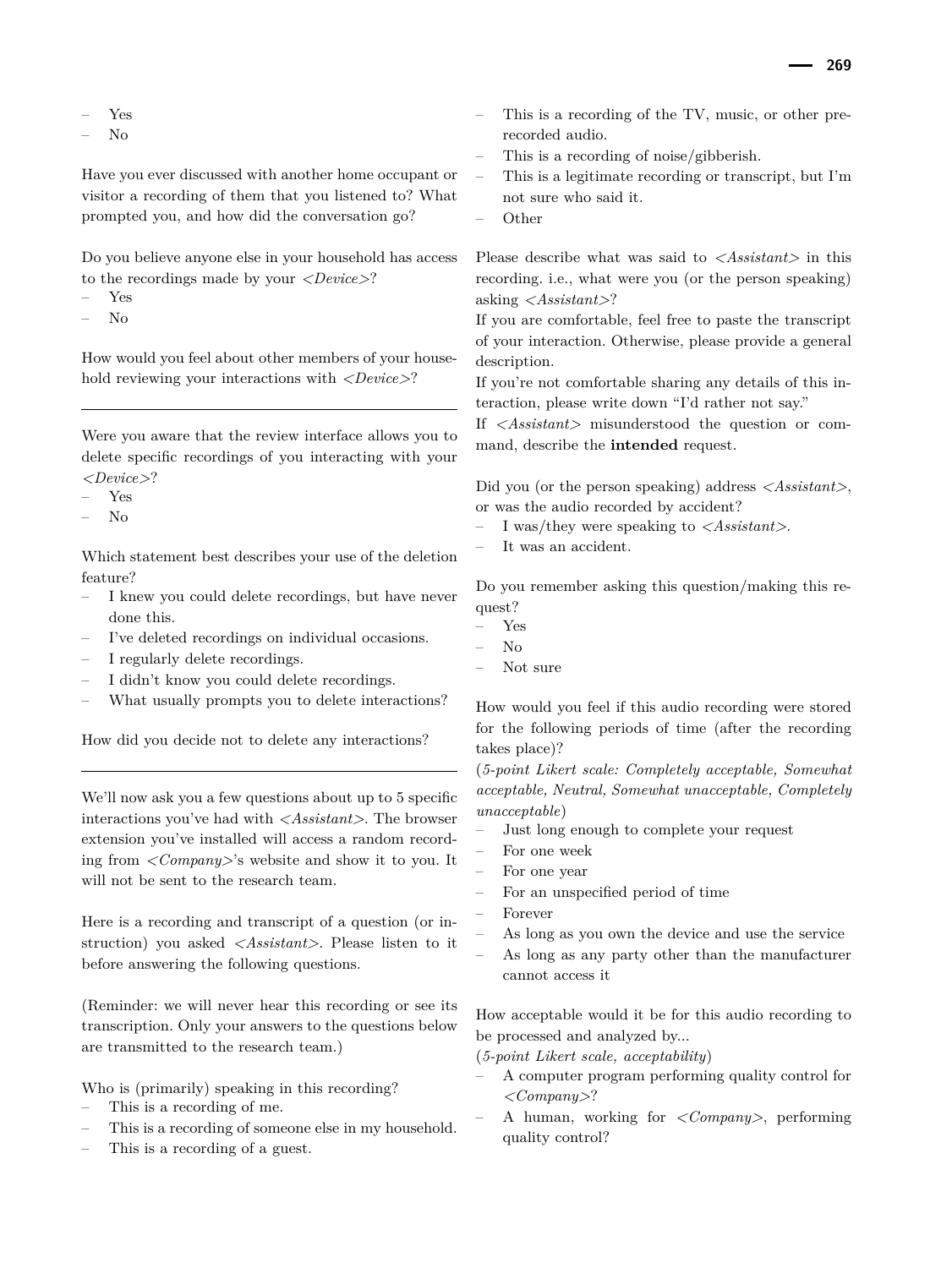How would you feel if *<Company>* used this **audio recording** for...

(*5-point Likert scale, acceptability*)

- Improving *<Assistant>*'s performance, functions, or services
- Providing you with additional functionality powered by *<Company>*
- Providing you with promotional offers from *<Company>*
- Providing you with additional functionality powered by other companies
- Providing you with promotional offers from other companies

How would you feel if *<Company>* used only the the transcript (not the recording) of this interaction for... (*5-point Likert scale, acceptability*)

- Improving *<Assistant>*'s performance, functions, or services
- Providing you with additional functionality powered by *<Company>*
- Providing you with promotional offers from *<Company>*
- Providing you with additional functionality powered by other companies
- Providing you with promotional offers from other companies

Given the option, would you delete this specific recording from *<Company>*'s servers?

- Yes
- No

Why or why not?

In your opinion, how long should *<Company>* store your data before deleting it?

- Until you manually delete it
- As long as the company wants to
- hours
- days
- weeks
- months
- years

Suppose a third-party tool (such as a browser extension) were available, which would automatically delete your recordings from *<Company>* after a certain amount of time (that you specify). Would you install this tool? (*5-point Likert scale: (5-point Likert scale: Very likely,*

*Likely, Neither likely nor unlikely, Unlikely, Very unlikely*)

Why or why not?

Suppose *<Company>* had the option to automatically delete your recordings after a certain amount of time (that you specify). Do you believe you would enable this feature?

(*5-point Likert scale, likelihood*)

Why or why not?

Have you ever asked *<Assistant>* a question/command that you wish you could delete due to privacy concerns? What about it was sensitive?

Suppose *<Assistant>* had a feature that let you automatically screen out certain recordings and prevent them from being saved. Do you believe you would ever make use of this feature?

(*5-point Likert scale, likelihood*)

Suppose, as in the previous question, that *<Assistant>* had a feature that let you automatically screen out certain recordings and prevent them from being saved. Based on **your** privacy concerns, which characteristics would you want it to screen on (if any)? (Consider topics, people speaking, time of day, usage patterns, or other categories)

In the past, have you had any privacy concerns about your *<Device>*? Please tell us about them.

In the past, did you take any steps to protect your privacy when using your *<Device>*? What were they?

In the future, do you intend to take any steps to protect your privacy when using your *<Device>*? What do you plan to do?

If *<Company>* said that they were using your recordings to "improve *<Device>*'s performance, functions, or services," what do you think that would mean?

Is there anything else you'd like to share with the researchers about your experience with your *<Device>*? If so, please tell us below.